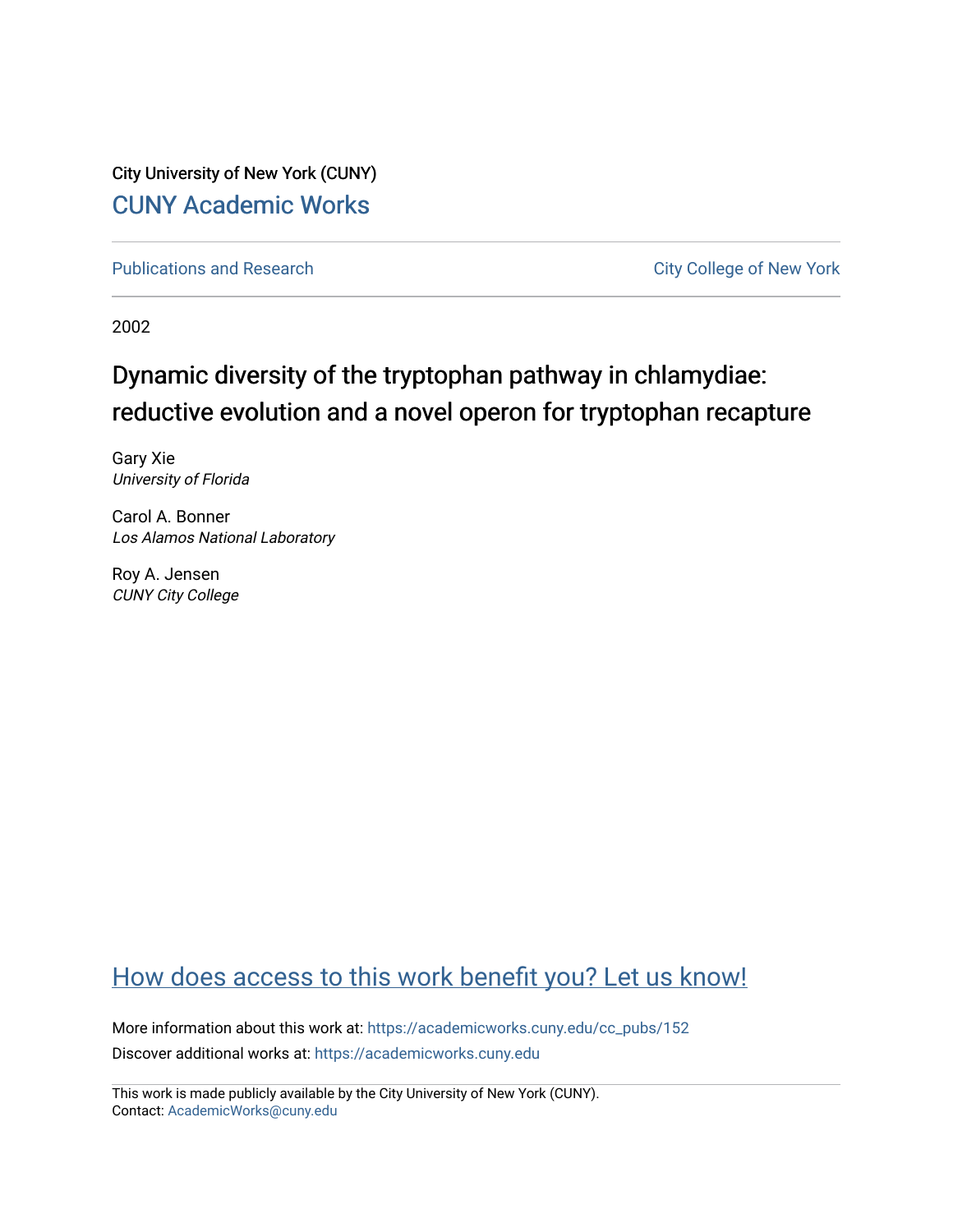## Research **Dynamic diversity of the tryptophan pathway in chlamydiae: reductive evolution and a novel operon for tryptophan recapture** Gary Xie\*†, Carol A Bonner† and Roy A Jensen\*†‡

Addresses: \*Department of Microbiology and Cell Science, Gainesville, FL 32611, USA. †BioScience Division, Los Alamos National Laboratory, Los Alamos, NMo 87544, USA. ‡Department of Chemistry, City College of New York, New York, NY 10031, USA.

Correspondence: Roy A Jensen. E-mail: rjensen@ufl.edu

Published: 29 August 2002

*Genome Biology* 2002, **3(9)**:research0051.1–0051.17

The electronic version of this article is the complete one and can be found online at http://genomebiology.com/2002/3/9/research/0051

© 2002 Xie *et al*., licensee BioMed Central Ltd (Print ISSN 1465-6906; Online ISSN 1465-6914) Received: 26 April 2002 Revised: 6 May 2002 Accepted: 2 July 2002

## **Abstract**

**Background:** Complete genomic sequences of closely related organisms, such as the chlamydiae, afford the opportunity to assess significant strain differences against a background of many shared characteristics. The chlamydiae are ubiquitous intracellular parasites that are important pathogens of humans and other organisms. Tryptophan limitation caused by production of interferon- $\gamma$  by the host and subsequent induction of indoleamine dioxygenase is a key aspect of the host-parasite interaction. It appears that the chlamydiae have learned to recognize tryptophan depletion as a signal for developmental remodeling. The consequent noncultivable state of persistence can be increasingly equated to chronic disease conditions.

**Results:** The genes encoding enzymes of tryptophan biosynthesis were the focal point of this study. *Chlamydophila psittaci* was found to possess a compact operon containing PRPP synthase, kynureninase, and genes encoding all but the first step of tryptophan biosynthesis. All but one of the genes exhibited translational coupling. Other chlamydiae (*Chlamydia trachomatis*, *C. muridarum* and *Chlamydophila pneumoniae*) lack genes encoding PRPP synthase, kynureninase, and either lack tryptophan-pathway genes altogether or exhibit various stages of reductive loss. The origin of the genes comprising the *trp* operon does not seem to have been from lateral gene transfer.

**Conclusions:** The factors that accommodate the transition of different chlamydial species to the persistent (chronic) state of pathogenesis include marked differences in strategies deployed to obtain tryptophan from host resources. *C. psittaci* appears to have a novel mechanism for intercepting an early intermediate of tryptophan catabolism and recycling it back to tryptophan. In effect, a host-parasite metabolic mosaic has evolved for tryptophan recycling.

## **Background**

Chlamydiae are obligate intracellular pathogens that infect a variety of host organisms and exhibit individual tissue tropisms within a host species. The availability of complete genomic sequences for different species has provided a contemporary impetus for research to uncover specific relationships of chlamydial genes with the disease process, an impetus that is particularly welcome because the fastidious growth requirements of the organism have made it relatively intractable to experimentation. A number of analyses dealing with the comparative genomics of the chlamydiae have appeared in the recent literature [1-3].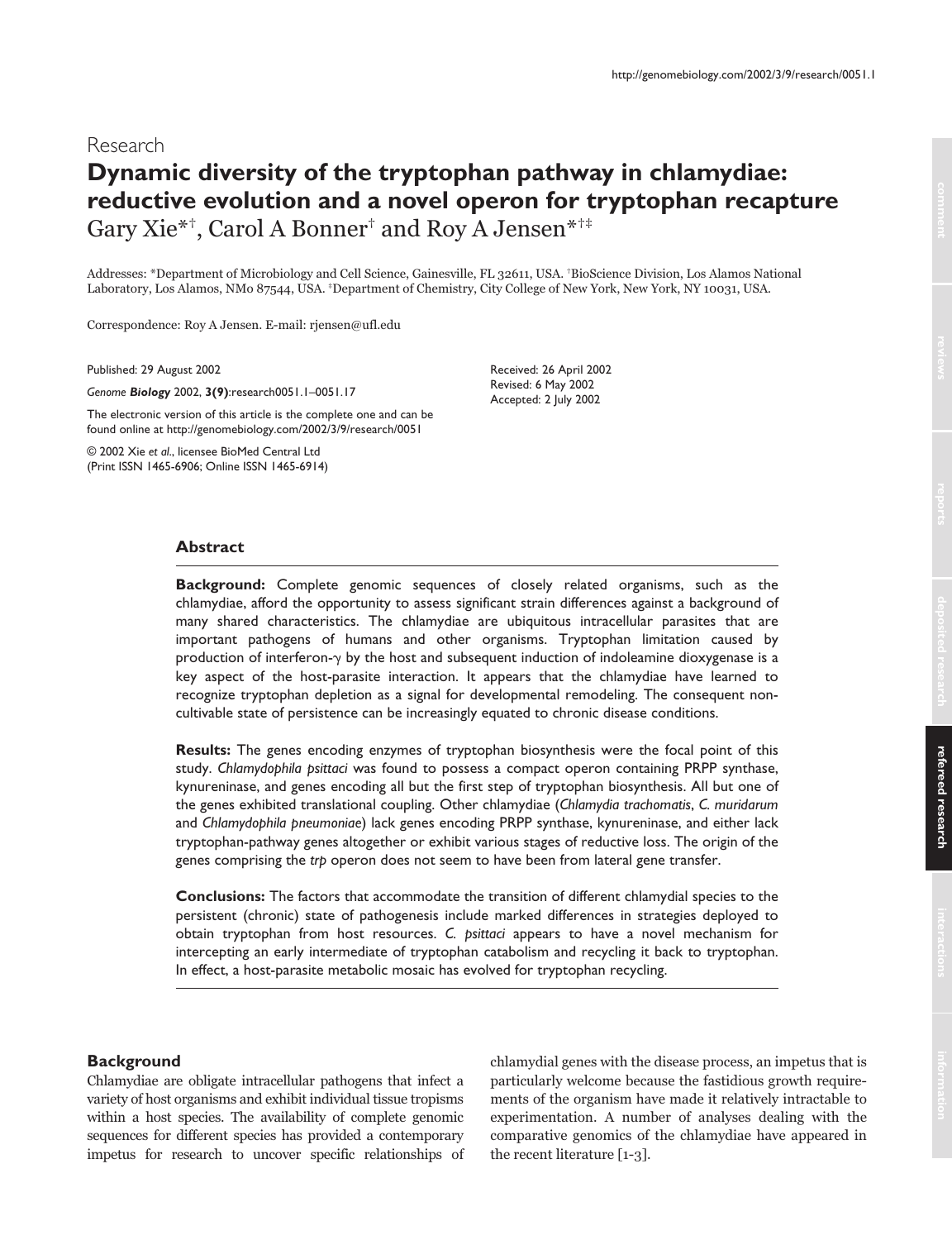Chlamydiae all progress through a life cycle that is intimately tied to success as a pathogen. The host is invaded by elementary bodies (EBs), which represent the extracellular infectious stage. The newly established EBs develop into intracellular reticulate bodies (RBs) that replicate in anticipation of maturation to EBs, which then lyse the host cell and initiate a new round of pathogen proliferation. Aggressive progress through repetitions of this cycle characterizes the acute disease process. Distinct changes in cell size, chromatin organization, membrane characteristics and metabolic competence constitute endpoints of a reversible developmental profile. A third metabolic stage called persistence is increasingly recognized to attend the chronic disease process [4]. The persistent state can be induced in vitro in tissue culture in response to various environmental cues such as nutrient limitation, antibiotic treatment or presence of interferon- $\gamma$  (IFN- $\gamma$ ) [5,6]. All of the latter may act to trigger persistence by eliciting a degree of metabolic starvation [7]. In fact, it has been shown [7] that even normal blood plasma concentrations of amino acids are sufficiently limiting to infected cell cultures to promote the persistent state. Cells present in the persistent state have been detected in vivo, for example, in the synovial membranes of patients with Chlamydia-associated reactive arthritis [8]. Chlamydial cells poised in this state of metabolic latency exist as viable but non-cultivable cells that are 'abnormally' enlarged and which exhibit distinctive morphological characteristics [4].

One of the most prominent host protective responses to chlamydial infections has been the production of the T-cellderived pro-inflammatory cytokine IFN- $\gamma$ . This cytokine induces a variety of biochemical changes in host metabolism, apparently designed to thwart the ability of intracellular parasites to gain access to host resources. Relative sensitivity to IFN- $\gamma$  varies, with C. muridarum and C. psittaci being relatively resistant compared to C. pneumoniae and the various C. trachomatis serovars. The relative insensitivity in vivo of C. muridarum, compared to human strains of C. trachomatis, is supported by the results of Cotter et al. [9] and Perry et al. [10]. Conflicts in the literature about the sensitivities of C. trachomatis and C. muridarum isolates to IFN- $\gamma$ mediated inhibition have been attributed to strain variation [10]. A well documented effect of IFN- $\gamma$  has been its ability to decrease the availability of L-tryptophan in host cells. (Other anti-chlamydial effects involve the inducible synthesis of nitric oxide and deprivation of iron [11].) Although effective L-tryptophan starvation may resolve an acute infection, a more modulated degree of starvation for L-tryptophan is thought to be intimately involved in the phenomenon of persistence [12]. Thus, tryptophan limitation is increasingly recognized as an important factor in a variety of chronic disease conditions. As initially shown by Byrne et al. [13,14] and confirmed by others [15,16], IFN- $\gamma$  acts by inducing indoleamine 2,3-dioxygenase, a host enzyme that converts Ltryptophan to L-formylkynurenine. (This broad-specificity monomeric enzyme is different from the non-homologous tryptophan 2,3-dioxygenase in liver [17] and brain tissues [18].) In addition, IFN- $\gamma$  is a potent inducer of host tryptophanyl-tRNA synthetase [19]. Thus, the host not only decreases the pool of tryptophan available to intracellular parasites, but the remaining tryptophan molecules tend to be increasingly sequestered by the elevated level of host tryptophanyl-tRNA synthetase.

The biological relationship of IFN- $\gamma$ , indoleamine dioxygenase, tryptophan limitation and the persistent state of intracellular parasitism extends beyond chlamydial parasites, as illustrated by consideration of Toxoplasma gondii [20]. This unicellular protozoan is a eukaryotic intracellular parasite that is subject to tryptophan limitation by exactly the same host mechanism used against the chlamydiae. The result is a generally widespread and asymptomatic state of chronic infection. Even extracellular bacteria such as group B streptococci (tryptophan auxotrophs) are inhibited by the IFN- $\gamma$  mechanism of tryptophan limitation [21]. In this context, it may be no accident that pathogens such as Enterococcus faecalis, Haemophilus ducreyi, Clostridium difficile and Cl. perfringens are conspicuous tryptophan auxotrophs that maintain full competence for phenylalanine and tyrosine biosynthesis. The broad biological impact of host tryptophan catabolism is further illustrated by the hypothesis that tryptophan catabolism localized in placental tissue provides a mechanism (suppression of lymphocyte proliferation [22]) to prevent immune rejection of the mammalian fetus [23]. An additional example of the far-reaching consequences of host tryptophan catabolism is illustrated by the potential for persistent immune activation to disrupt the balance between serotonin and kynurenine production from tryptophan, thus linking the immunological network and neuropsychiatric consequences of serotonin imbalance [24].

## **Results and discussion**

## **Dynamic gene reorganization and gene flux within the chlamydial plasticity zones**

Figure 1 shows the gene organization in C. psittaci of tryptophan-pathway genes (trp), the large toxin gene lifA, a perforin-family gene, and a conserved hypothetical gene that is specific to the C. pneumoniae/C. psittaci lineage. lifA, the trp genes, the perforin-encoding gene and a few other genes can be generally recognized as interspecies residents of a 'plasticity zone' located near the terminus of replication [2]. As Read *et al.* [2] pointed out, dynamic events of gene shuffling, gene insertion and gene loss are apparent within this plasticity zone. They discussed the lack of variation in GC content and the absence of evidence for gene transfer, as well as the variation of tryptophan-pathway genes.

Substantial variation is also striking with respect to  $li\pi A$ . C. psittaci possesses a single copy of lifA, C. muridarum has three paralog copies, C. trachomatis has a single pseudogene with frameshift mutations and C. pneumoniae lacks lifA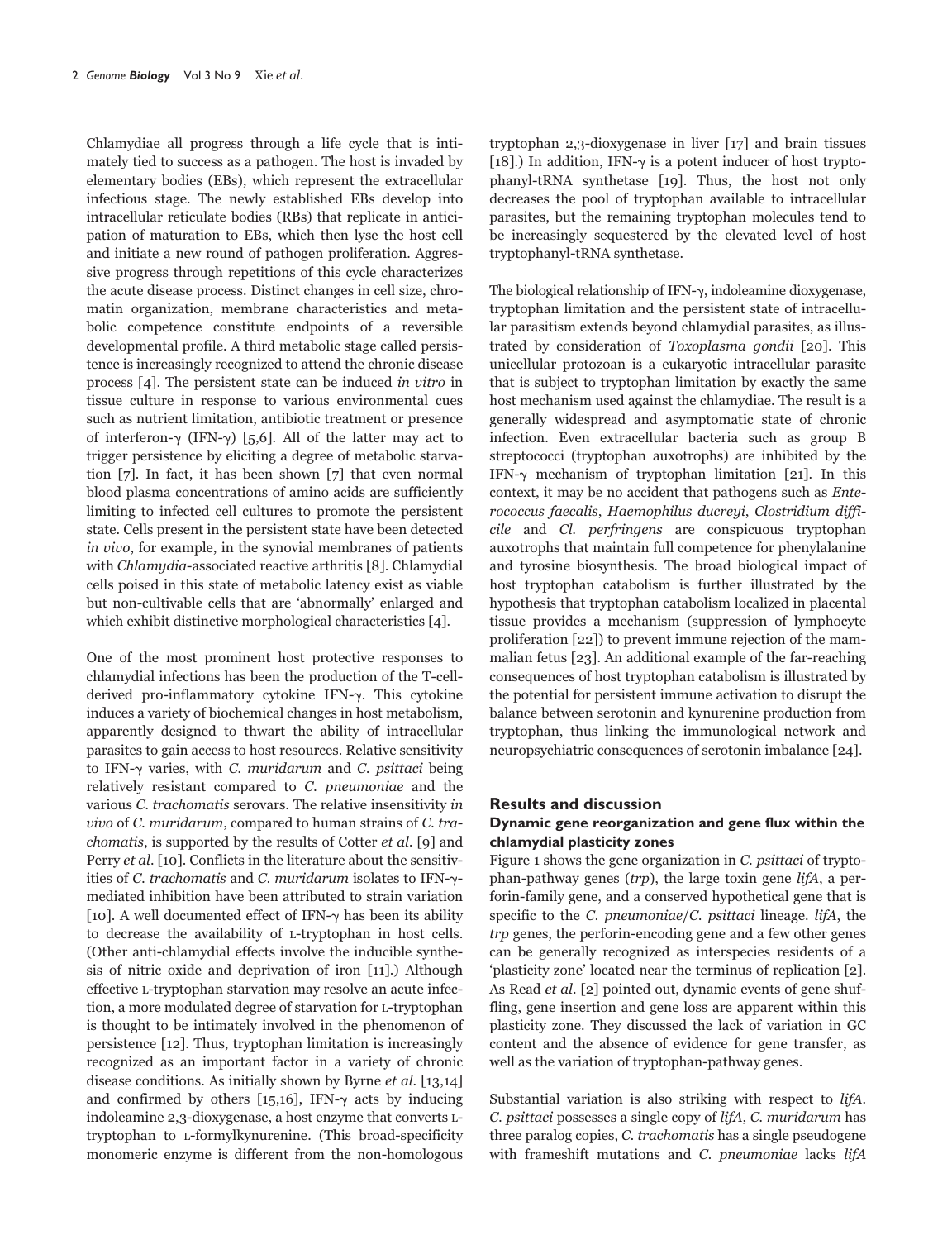

The tryptophan-recapture operon of *Chlamydophila psittaci* (Cps). Genes are color-coded as shown in the key. Arrows indicate the direction of transcription. The nomenclature for tryptophan-pathway genes is that elaborated by Xie *et al*. [30], whereby genes encoding the five enzymes are named in order of the pathway steps. The two subunits of the first and fifth steps are given additional lower-case identifiers, that is, *trpAa*/*trpAb* and *trpEa* and *trpEb* (for simplicity, the *trp* genes are labeled without the *trp* identifier). Nucleotide spacing between genes is shown; negative values indicate open reading frames that overlap (translational coupling). The membrane-attack complex/perforin family protein from the chlamydiae, which belongs to PFAM protein family HMM PFO1823, has been discussed by Ponting [59]. The gene encoding this protein in *C. psittaci* appears to have multiple frameshifts, a possible carboxy-terminal truncation, and a possible insertion. Whether sequencing errors might account for this is unknown at the present time. Cpn, *Chlamydophila pneumoniae.* 

altogether. lifA (lymphocyte inhibitory factor) encodes a large toxin that can block production of IFN- $\gamma$ . It therefore undermines the host's ability to deplete tryptophan through induction of indoleamine dioxygenase. lifA is of limited phylogenetic distribution, being present elsewhere only in enteropathogenic strains of Escherichia coli [25]. The effect of IFN- $\gamma$  is dose-dependent [26,27], and different concentration ranges have been shown [28] to allow rapid progress through the acute infection cycle (low IFN- $\gamma$  concentration), to promote a stable state of persistence (medium IFN- $\gamma$  concentration), or to completely resolve the infection (high IFN-  $\gamma$  concentration). Thus, to the extent that *lifA* is considered to be a factor, C. muridarum presumably has a maximal capability to block induction of IFN- $\gamma$ , whereas C. psittaci has only a partial ability to block IFN- $\gamma$  induction via lifA. The amino-terminal portion of lifA (which includes the remnant of lifA remaining in C. trachomatis) is homologous to the gene encoding a clostridial toxin, and Belland et al. [29] have recently demonstrated cytotoxic activities in C. muridarum and C. trachomatis D that are indistinguishable from those mediated by clostridial toxin B. Cytotoxicity was dose dependent with respect to lifA copy number. Belland et al. [29] note that if the chlamydial cytotoxin inhibits lymphocyte activation (as does LifA in E. coli), it would provide a mechanism for immune evasion.

Within the plasticity zone shown in Figure 1, C. *psittaci* has an operon arrangement of genes encoding a nearly complete pathway of tryptophan biosynthesis. In contrast, the plasticity zone of C. trachomatis has only two structural genes of tryptophan biosynthesis (trpEb and trpEa), and C. muridarum has no tryptophan-pathway genes at all [2]. In addition, both C. trachomatis and C. muridarum have a trpC gene outside of the plasticity zone. C. pneumoniae has no tryptophan-pathway genes present anywhere in the genome.

## **Novelty of the tryptophan operon of** *C. psittaci*

The pathway of tryptophan biosynthesis consists of five steps, and we have used the convention [30] of naming the genes in the order of the steps, trpA, trpB, trpC, trpD and *trpE*. The  $\alpha$  and  $\beta$  subunits of *trpA* are named *trpAa* and *trpAb*, and the  $\alpha$  and  $\beta$  subunits of *trpE* are named *trpEa* and trpEb. This nomenclature is logical, easy to remember and suited to the modern era of comparative genomics, where gene naming needs to be consistent and to correspond to proteins at the level of catalytic domain (subunit). Thus, trpAaAbBCDEaEb corresponds to the conventional E. coli designations of trpEGDFCAB.

The tryptophan operon in C. psittaci is incomplete in that genes encoding the two subunits of anthranilate synthase (trpAa and trpAb) are absent. These genes are not present elsewhere in the genome. Hence, no biochemical connection with chorismate as a beginning substrate for tryptophan biosynthesis is apparent (Figure 2). The tryptophan operon of C. psittaci exhibits further striking aspects of novelty. Not only does it contain genes  $(kynU$  and  $kprS$ ) that are not components of the classical tryptophan operon, but these genes are not even present in other chlamydiae. kynU encoding kynureninase and kprS (alternative name: prsA) encoding PRPP synthase are located at the 3´ end of the C. psittaci trp operon (see Figure 1). These genes, together with *trpB*, *trpD*, *trpC*, *trpEb* and *trpEa*, comprise a compact operon in which all but one gene overlaps its neighbor in the operon (translational coupling). A regulatory gene, the trpR repressor, precedes the tryptophan operon on the aminoterminal side. A second paralog of the tryptophan synthase  $\beta$ subunit (trpEb-2) is also present in an extra-operonic location several genes upstream of trpR. The possible functional significance of this paralog as serine deaminase has been discussed elsewhere [30].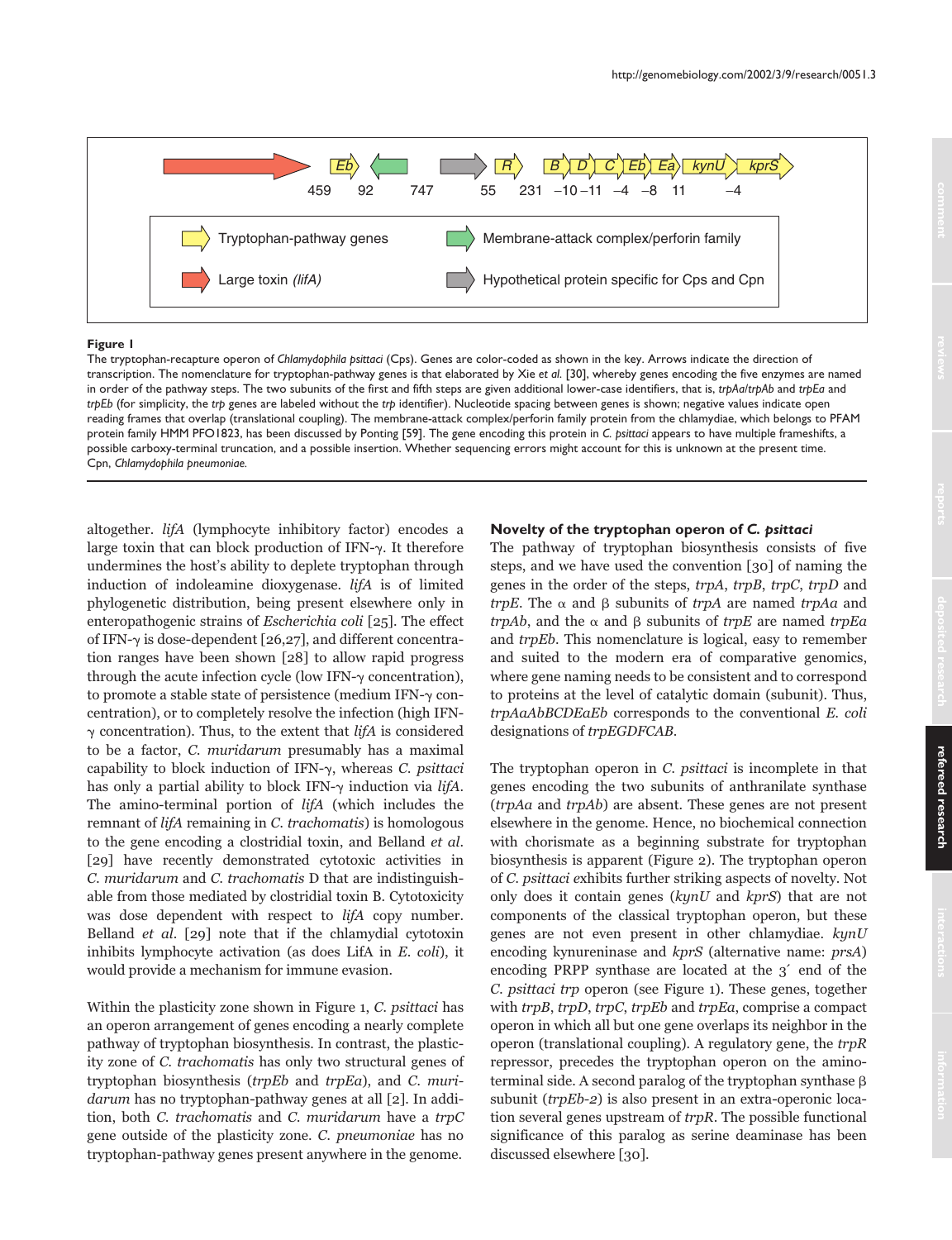

*Chlamydia*/host tryptophan cycle. Solid arrows indicate conversion by the enzyme in green on the arrow; dotted arrows show movement across membranes. Induction of increased levels of tryptophan dioxygenase by IFN-y causes flux of the host pool of tryptophan into the kynurenine pathway, causing starvation of C*hlamydia* parasites for tryptophan. Starvation for tryptophan presumably derepresses the *trpR*-regulated operon of tryptophan biosynthesis (*trpBDCEbEa kynU kprS*) in *C. psittaci*. The host-pathway enzymes of interest are located in the cytosol or are located in the mitochondrial compartment. Genes of tryptophan biosynthesis are named in the order of the pathway steps, following the nomenclature used by Xie *et al*. [30]. Thus, *trpAa* and *trpAb* (absent in *C. psittaci*) encode the large (aminase) and small (glutamine-binding) subunits of anthranilate synthase, *trpB* encodes anthranilate phosphoribosyl transferase, *trpC* encodes phosphoribosyl-anthranilate isomerase, *trpD* encodes indoleglycerol phosphate synthase, and *trpEa* and *trpEb* encode the α and β subunits of tryptophan synthase, respectively. KynU encodes kynureninase. kprS (synonymous with prsA) encodes PRPP synthase. Orange arrows indicate induction of indoleamine 2,3-dioxygenase and nitric oxide synthase by IFN- $\gamma$ . Blue lines indicate inhibition of the latter two enzymes by nitric oxide and 3-hydroxyanthranilate, respectively.

## **Host-parasite metabolic mosaic for tryptophan cycling**

A rationale for inclusion of kprS and kynU in the C. psittaci tryptophan operon can be visualized from an examination of Figure 2. The ability of C. psittaci to synthesize L-tryptophan requires an alternative source of anthranilate (other than chorismate) as C. psittaci lacks anthranilate synthase. Kynurenine, intercepted from the host stream of catabolism, would satisfy this requirement given the presence of KynU. PRPP input is required for the TrpB-catalyzed step, and thus it was necessary for C. psittaci to recruit PRPP synthase (kprS) to the operon. The import of ATP (substrate for PRPP synthase) from the host is also probably needed, and the presence of ATP translocases in chlamydial genomes has been documented [1-3]. Alternative sources of ATP, for example, utilization of PEP by pyruvate kinase, are not altogether ruled out [31]. Finally, serine import is required for the tryptophan synthase step as chlamydiae are not competent for serine biosynthesis.

Figure 2 illustrates the mammalian 'kynurenine' pathway of tryptophan catabolism, which is prominent in liver and kidney. The initial step is rate limiting and is catalyzed by either of two enzymes: indoleamine 2,3-dioxygenase or tryptophan 2,3-dioxygenase. The latter is the true catabolic entity, has narrow specificity for tryptophan, and is inducible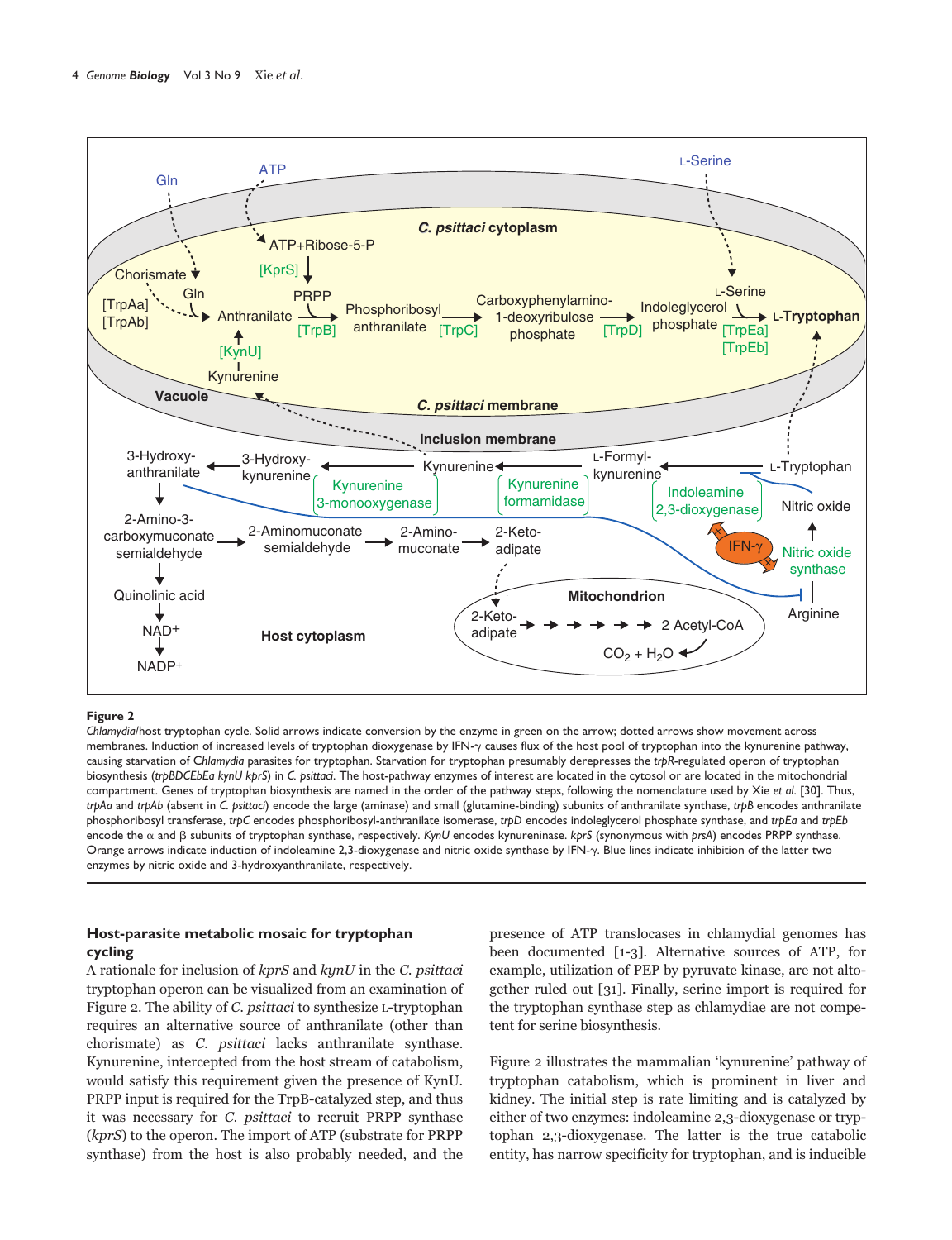in the presence of tryptophan, glucocorticoids and heme cofactor [17]. In contrast, indoleamine 2,3-dioxygenase has broad substrate specificity and is capable of depleting low-tonormal concentrations of tryptophan if induced by IFN- $\gamma$ . The overall host metabolism of tryptophan shown in Figure 2 reflects a general potential that is not necessarily realized in all cell types. The ultimate catabolic process to generate acetyl-CoA is a feature of liver and kidney organ systems. 2-Amino-3-carboxymuconate semialdehyde can be considered to be a branchpoint metabolite that either enters committed catabolism to acetyl-CoA or that enters biosynthesis to NAD+/NADP+. In the central nervous system, a number of kynurenine-pathway metabolites are neuroactive and appear to be involved in inflammatory neurological diseases [32]. Quinolinate can cause excitotoxic neuronal death. Kynurenic acid, derived from kynurenine by transamination, can antagonize the effect of quinolinate. 3-Hydroxykynurenine and 3-hydroxyanthranilate have been shown to cause apoptotic or necrotic neuronal death in cell cultures [32]. In glioblastoma cells (and apparently in human fibroblasts) kynurenine is an endpoint of tryptophan catabolism [33]. In human macrophages kynurenine is further metabolized [34]. Indoleamine dioxygenase is a rate-limiting step of tryptophan catabolism, and other steps are not known to be induced by IFN- $\gamma$ . 3-Hydroxykynurenine is a prominent metabolite in the eye lens (it absorbs UV radiation) and probably supports eye pigmentation in the iris/ciliary body [35].

Hence, in some host tissue types, kynurenine is a largely dead-end product of tryptophan catabolism, whereas it has a variety of metabolic fates in other tissues. In either case, kynurenine generally exhibits a conspicuous pool size [36]. Thus, although C. psittaci apparently cannot utilize chorismate (for which it has an intact biosynthetic pathway) as a precursor of L-tryptophan, it has the potential to synthesize its own supply of L-tryptophan from host-generated kynurenine, ATP and L-serine.

It is of interest that the conversion of kynurenine to anthranilate and the conversion of 3-hydroxykynurenine to 3-hydroxyathranilate are similar hydrolytic reactions. The host enzyme catalyzing the latter reaction is, in fact, a kynureninase which is a homolog of the C. psittaci KynU. Kynureninases have been reported to possess a range of substrate specificities that vary between very high specificity for kynurenine and very high specificity for 3-hydroxykynurenine. The kynureninase of rat and human liver has an orderof-magnitude preference for 3-hydroxykynurenine [37], in contrast to a microbial kynureninase that exhibits a very high preference for kynurenine [38]. It seems likely that the C. psittaci KynU is specific for kynurenine, whereas the mammalian host may possess isozymes of different substrate specificity in different tissues.

An intriguing possible layer of additional complexity involves a competitive relationship between indoleamine dioxygenase and nitric oxide (NO) synthase (type II isoform), which are both induced by IFN- $\gamma$ . In murine macrophages, induction of NO synthase requires at least one additional stimulus (such as bacterial lipopolysaccharide (LPS)) that acts synergistically with IFN- $\gamma$  ([39] and references therein). Metabolite flow to NAD+ is proportional to the input availability of tryptophan in murine macrophages [40]. Under conditions in which there is induction of both indoleamine dioxygenase and NO synthase, an interplay of potential cross-pathway inhibitions are set in motion as illustrated in Figure 2. Nitric oxide inhibits indoleamine dioxygenase [41]. On the other hand, 3-hydroxyanthranilate inhibits both the expression and activity of NO synthase [39]. Thus, small-molecule products of each pathway can be mutually inhibitory.

Consider a scenario where C. psittaci has parasitized a host niche where 3-hydroxyanthranilate is a prominent metabolite, as in human macrophages [42]. The withdrawal of kynurenine from this flow route might undermine the levels of 3-hydroxyanthranilate sufficiently to release the restraints on NO synthase. The consequent increase in nitric oxide production might then tend to limit the availability of kynurenine as a result of inhibition of indoleamine dioxygenase. Although this might at first seem an unfavorable outcome for the C. psittaci parasitism, a finite but minimal supply of kynurenine might satisfy the highly limited metabolic demands of the persistent state.

## **Did the** *C. psittaci trp* **operon originate by lateral gene transfer?**

The tryptophan operon of C. psittaci is probably derived from ancestral chlamydial genes before modern events of gene reduction occurred. However, as the present-day C. psittaci operon is unique among chlamydiae, it is also possible that trp genes were lost and then reacquired by lateral gene transfer (LGT). As this would have happened recently (after divergence of C. psittaci from other chlamydial lineages), one might then expect the genes to have GC contents different from that of the overall C. psittaci genome  $(42%)$ . Table 1 shows that each operon gene, as well as  $trpR$ and trpEb-2, are within the range expected for C. psittaci. However, the GC content of the donor genome could have fortuitously been near that of C. psittaci. If so, one might expect that the top hits returned from a BLAST search of each C. psittaci operon gene would not include other chlamydial genes and would be dominated by one organism having an appropriate GC content. The results (Table 1) show that this expectation was not realized.

It is perhaps intriguing that when C. psittaci kynureninase (KynU) was used as a query sequence, the top hits returned from BLAST were the KynU orthologs from man and mouse. Accordingly, the codon usage for the KynU proteins of C. psittaci and Homo sapiens (left half of Figure 3) was compared with the genomic codon usage of the respective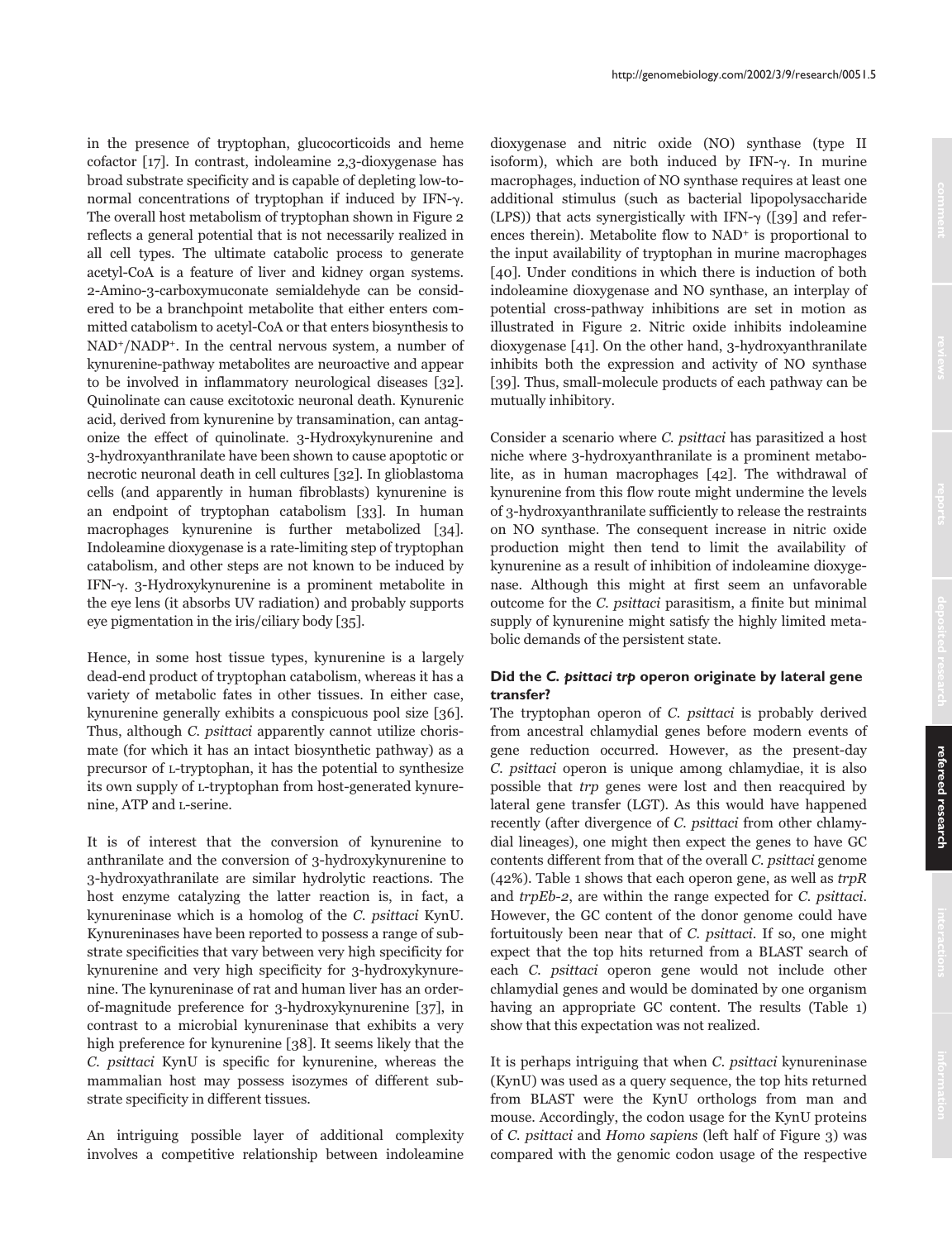| .<br>$\sim$ |  |
|-------------|--|
|-------------|--|

**Origin of** *trp***-recapture operon by horizontal gene transfer?**

| Gene                    | %GC | First BLAST hit              |            | Second BLAST hit              |            |
|-------------------------|-----|------------------------------|------------|-------------------------------|------------|
|                         |     | Organism*                    | % Identity | $Organism*$                   | % Identity |
| trpR                    | 37  | Chlamydia trachomatis (42)   | 61         | Vibrio cholerae (48)          | 37         |
| trpB                    | 40  | Arabidopsis thaliana (54)    | 45         | Methanococcus jannaschii (31) | 39         |
| trpD                    | 37  | Streptomyces coelicolor (72) | 43         | Mycobacterium leprae (58)     | 41         |
| trpC                    | 41  | Chlamydia trachomatis (42)   | 47         | Chlamydia muridarum (42)      | 46         |
| trpEb                   | 42  | Chlamydia trachomatis (42)   | 74         | Aquifex aeolicus (43)         | 59         |
| trpEa                   | 39  | Chlamydia trachomatis (42)   | 44         | Xylella fastidiosa (54)       | 40         |
| kynU                    | 40  | Homo sapiens (53)            | 40         | Mus musculus (53)             | 39         |
| kprS                    | 37  | Thermotoga maritima (46)     | 41         | Campylobacter jejeuni (31)    | 41         |
| $trpEb-2^{\dagger}$     | 42  | Chlamydia trachomatis (42)   | 69         | Pyrococcus kodakaraensis (55) | 56         |
| (C. psittaci<br>genome) | 42  |                              |            |                               |            |

\*Organisms having proteins returning the top hits after a BLAST search using the indicated *C. psittaci* genes on the left as query sequences are shown. Overall genomic %GC is given in parentheses. †Extra-operonic paralog of *trpEb* (see Figure 1).

organisms (right half of Figure 3). The codon usage for arginine, leucine, proline and valine is distinctive in a comparison of C. psittaci and H. sapiens. The profile of codon usage for these amino acids by C. psittaci KynU clearly matches the genomic codon-usage profile of C. psittaci, but not that of H. sapiens. Thus, there is no evidence for a recent LGT of kynU between C. psittaci and H. sapiens.

## **Deterioration of tryptophan-pathway genes in the chlamydiae**

Chlamydial species have generally undergone reductive evolution that includes an inability to synthesize tryptophan from chorismate. That the process of reductive evolution is ongoing is suggested by the variability of remaining remnants and by indications that some of these remnants are pseudogenes. At one extreme, C. pneumoniae has lost all tryptophan-pathway genes; C. muridarum has only one remnant (trpC); and C. trachomatis has three remnants  $(trpC, trpEa$  and  $trpEb)$ . It appears that C. psittaci alone assigns a functional role to tryptophan-pathway genes, but it is a kynurenine-to-tryptophan pathway rather than a chorismate-to-tryptophan pathway. Thus, even C. psittaci is dependent upon host resources (that is, kynurenine) for tryptophan.

Figure 4 shows a sequence comparison of TrpC from E. coli with those from chlamydial species. Critical residues can be assessed with guidance from X-ray crystallography data (see legend) and invariant residues seen in multiple alignments. Given the presumed lack of selection for function in C. trachomatis and C. muridarum, it would not be surprising to find evidence of unfavorable mutations. Indeed, the mutations H335  $\rightarrow$  S335 (*E. coli* numbering) and G385  $\rightarrow$  E385 in C. trachomatis and C. muridarum, but not in C. psittaci, probably reflect unfavorable catalytic alterations (see heavy up arrows in Figure 4). Two changes in C. psittaci, not present in the other two chlamydial species (V292  $\rightarrow$  T292 and  $S_{429} \rightarrow T_{429}$  are conservative changes that are presumably tolerated.

TrpEa from C. trachomatis has clearly accumulated deleterious mutations in contrast to the C. psittaci TrpEa (Figure 5). Comparison of these sequences with that of the well studied TrpEa from Salmonella typhimurium shows C. trachomatis TrpEa (but not C. psittaci TrpEa) to have the following changes at critical residues (S. typhimurium numbering): G61  $\rightarrow$  N61, G211  $\rightarrow$  R211, F/L212  $\rightarrow$  R212, and G234  $\rightarrow$  K234. In addition, the intersubunit signaling residue G181 has been changed to A181 in C. trachomatis. C. trachomatis TrpEa has a four-residue deletion between R192 and K193 that is unique in our comprehensive alignment of TrpEa. Xie et al. [30] pointed out that the elongated branch of C. trachomatis TrpEa, but not of C. psittaci TrpEa, on an unrooted phylogenetic tree of the TrpEa family was consistent with a likely pseudogene status for the former. The rapid deterioration of TrpEa is, in fact, apparent from differences in TrpEa from various serovars of C. trachomatis [43]. Thus, serovar B lacks TrpEa altogether, serovars A and C express severely truncated TrpEa proteins, whereas serovars D and L2 express full-length TrpEa proteins (although undoubtedly inactive).

The  $\beta$  subunits of tryptophan synthase in C. psittaci (two copies, Figure 1) and C. trachomatis appear to have all important residues conserved (Figure 6). This includes conserved catalytic residues and residues that are important for establishing intersubunit and intrasubunit salt bridges needed for formation of the  $\alpha$ - $\beta$  complex of tryptophan synthase. It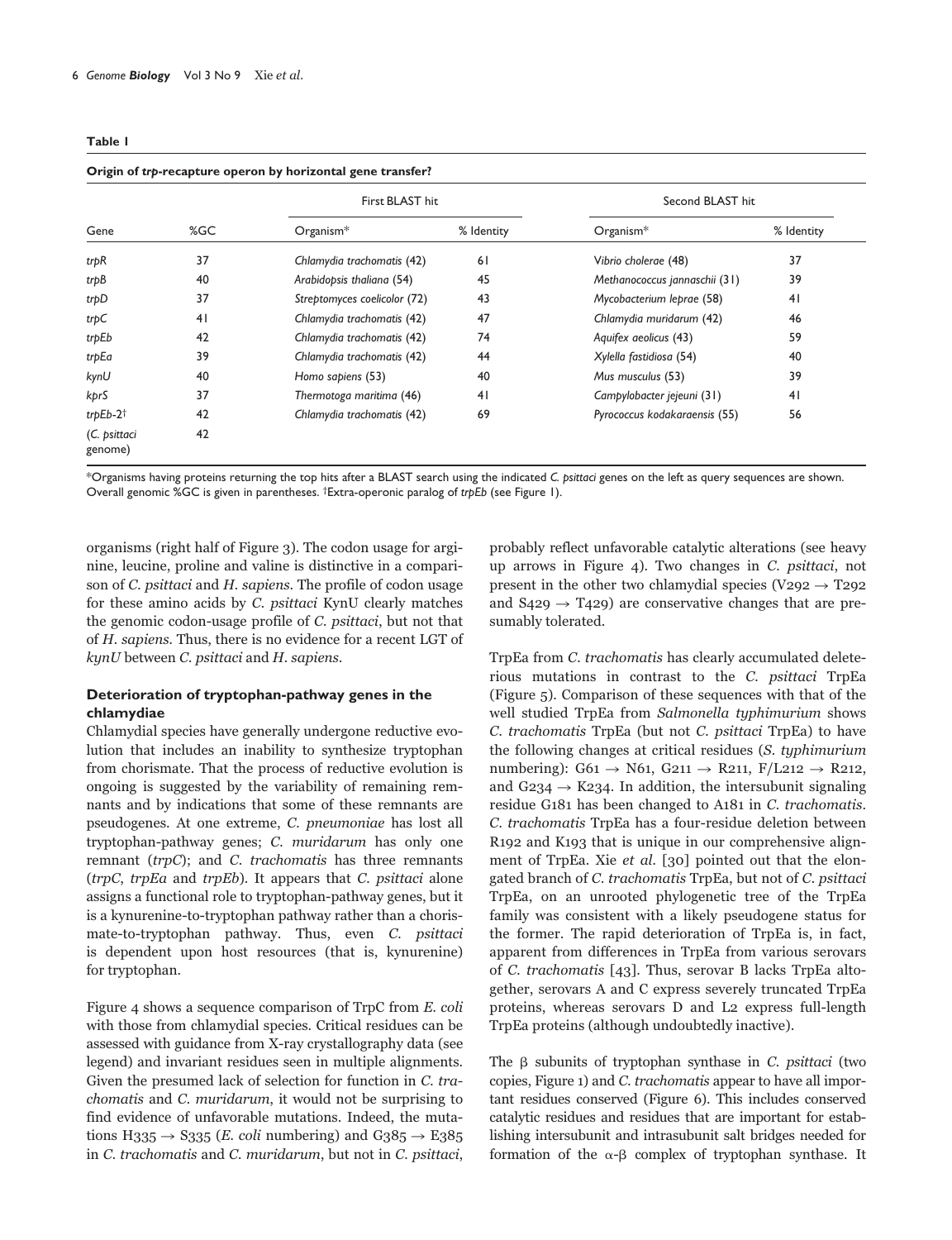

Comparison of codon usage (arginine, leucine, proline and valine) for *kynU* genes from *C. psittaci* and *H. sapiens* with the corresponding whole-genome codon usages.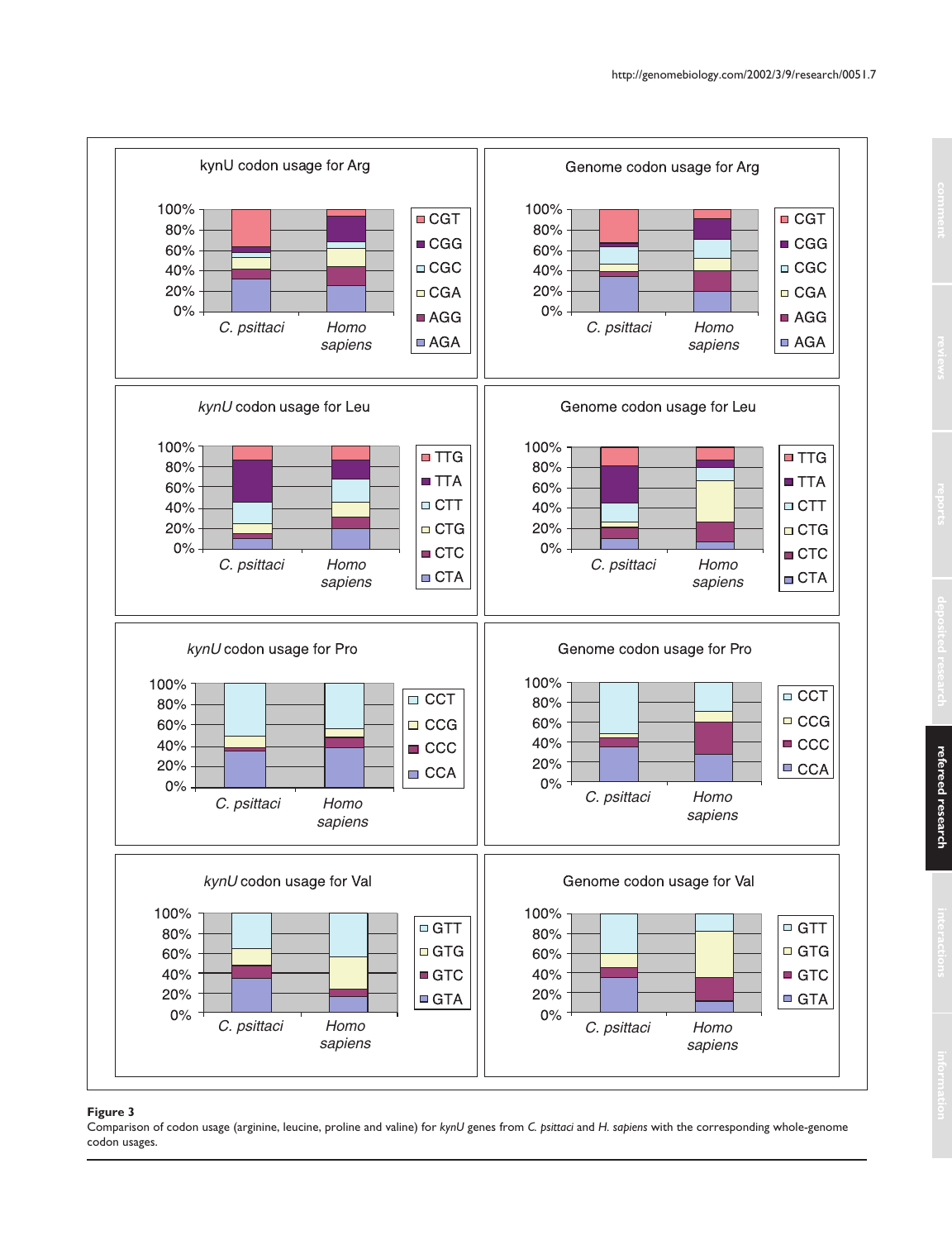

Alignment of *E. coli* (Eco) TrpC from the protein database ( PDB code 1PII) with TrpC proteins from the indicated chlamydiae (Cmu, C. *muridarum*; Cps, *C. psittaci*; Ctr, *C. trachomatis*). The TrpC domain shown for Eco TrpC is the carboxy-terminal domain of a fusion protein (TrpD•TrpC) whose aminoterminal domain is TrpD. An extensive multiple alignment of TrpC proteins was carried out, and several potential pseudogenes were excluded. The gaps shown reflect the gaps required to align the Eco•TrpC with other sequences in the latter alignment (available on request). Invariant residues are highlighted yellow, and near-invariant (one exception tolerated) residues are shaded gray. Active-site residues are marked with a red triangle and and residues interacting with ligand with blue dots [60]. See Table 2 for gene identification numbers.

appears that there has been rapid deterioration of TrpEa, but not of TrpEb. This might suggest that TrpEb is under positive selection for some functional role other than that of tryptophan synthase. When TrpEb is not complexed with TrpEa, it has substantial activity as serine deaminase. Therefore, present-day TrpEb may function in the chlamydiae as serine deaminase, as has been proposed by Xie et al. [30] for some archaea. This is consistent with the total absence of genes in chlamydiae known to encode enzymes with serine deaminase activity. These enzymes include Fe-S serine deaminase (GenBank gi 2501150), PLP-dependent serine deaminase (gi 134387), catabolic threonine deaminase (gi 135723), and biosynthetic threonine deaminase (gi 135720).

A very recent paper by Fehlner-Gardiner et al. [44] affirms experimentally the predictions made in this paper that

TrpEb should be functional and TrpEa should not be functional. Fehlner-Gardiner et al. [44] sequenced TrpEa and TrpEb from all human serovars of C. trachomatis. All of the genital serovars expressed TrpEa and TrpEb proteins, but only TrpEb had catalytic activity. Interestingly, the catalytic indole-utilizing activity of TrpEb required a full-length TrpEa. It appears that these TrpEa proteins, although lacking their own catalytic activity, are still functional in maintaining the TrpEb activity. Even though most of the ocular serovars also had a potentially functional TrpEb, none of them would presumably utilize indole in vivo because of the absence of a full-length TrpEa. The authors propose that other bacteria in the microenvironment of genital serovars might be a source of indole, a situation not expected in the microenvironment of ocular serovars. In short, the tissue tropism correlates with ability to convert indole to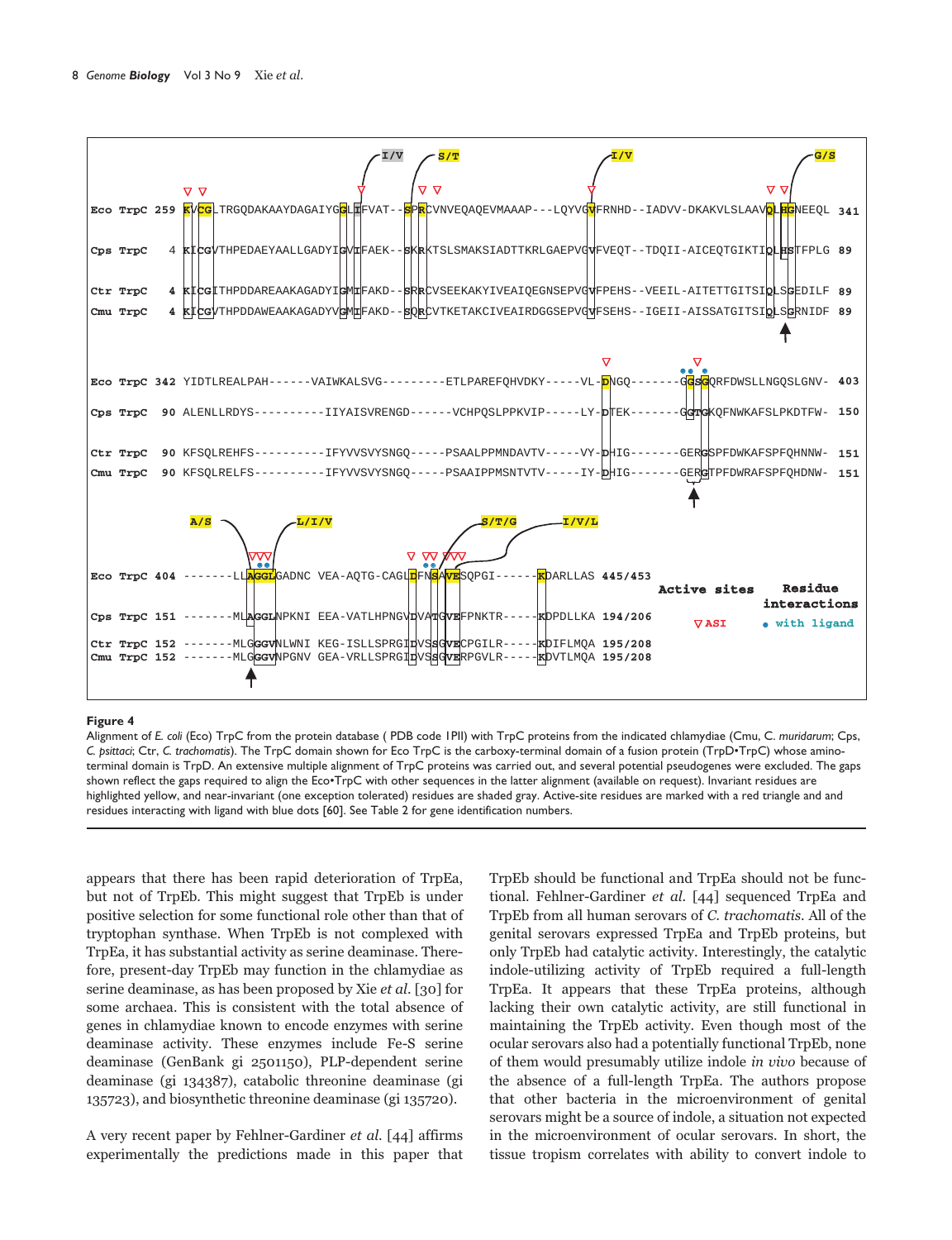

Alignment of TrpEa from *S. typhimurium* (Sty) with the TrpEa proteins of *C. trachomatis* (Ctr) and *C. psittaci* (Cps). The multiple alignment of numerous TrpEa proteins performed as described by Xie *et al*. [30] was used to assess the retention of critical residues by Ctr and Cps. Catalytic residues established in Sty (see [30]) and conserved throughout the multiple alignment are in blue. Residues interacting with the  $\beta$  subunit are in green. Additional residues in yellow are invariant. The gaps represent the gaps obtained in the overall multiple alignment (data not shown). Arrows point to probable inactivating changes in the Ctr sequence. See Table 2 for organism acronyms and gene identification numbers.

L-tryptophan in vivo. This seems a reasonable possibility, although it does not explain why most of the ocular serovars have maintained a TrpEb that seems to have resisted reductive evolutionary forces. It would be interesting to know whether the serine deaminase activity of C. trachomatis TrpEb (an activity other than indole utilization suggested in this paper) requires full-length TrpEa or not.

## **Overview of tryptophan-pathway variability in chlamydiae**

Shaw et al. [43] have correlated the variability in the number of tryptophan-pathway enzymes present in chlamydiae (in particular, the  $\alpha$  subunit of tryptophan synthase) with varied sensitivity to IFN- $\gamma$  treatment [16] and ease of demonstrating the transition to persistence in vitro. C. trachomatis A, B and C readily develop persistent characteristics following IFN- $\gamma$  treatment. C. pneumoniae also is readily converted to persistence with IFN- $\gamma$  treatment [45]. Tryptophan has been reported to be essential for growth of serovars A, B and C, but not for growth of C. psittaci or serovars D-K and L2 of C. trachomatis [45]. Thus, C. trachomatis serovars A-C, but not serovars D-K or L1-L3, have been described as 'tryptophan auxotrophs' [43]. Likewise, C. pneumoniae, but not C. psittaci, has been described as a tryptophan auxotroph. Morrison [46] has also discussed the possible relationship of genes present or absent for tryptophan biosynthesis and the differential sensitivities of chlamydiae to inhibitory effects of IFN- $\gamma$ . Shaw et al. [43] imply that C. trachomatis D, L2 and C. psittaci are competent for tryptophan biosynthesis, unlike C. trachomatis A, B, C and C. pneumoniae. This correlates nicely with proneness to persistence and the more demonstrable nutritional requirement for tryptophan in the latter strains, but not the former. However, from the current database information available, it appears likely that all chlamydiae, even C. psittaci, are tryptophan auxotrophs. As the host itself is incapable of tryptophan biosynthesis, the host is not a credible source of any biosynthetic intermediates. It is also noteworthy that only C. psittaci has PRPP synthase, which is needed for provision of PRPP (TrpB step). Thus, there seems to be no basis for the conclusion [43] that variations in C. trachomatis serovar pathogenesis can be directly linked to differences in TrpEa, and it therefore seems that the latter differences are coincidental. Differential capabilities for acquisition of the host resources are unknown variables that might distinguish different strains [47]. In this context, it seems possible that variation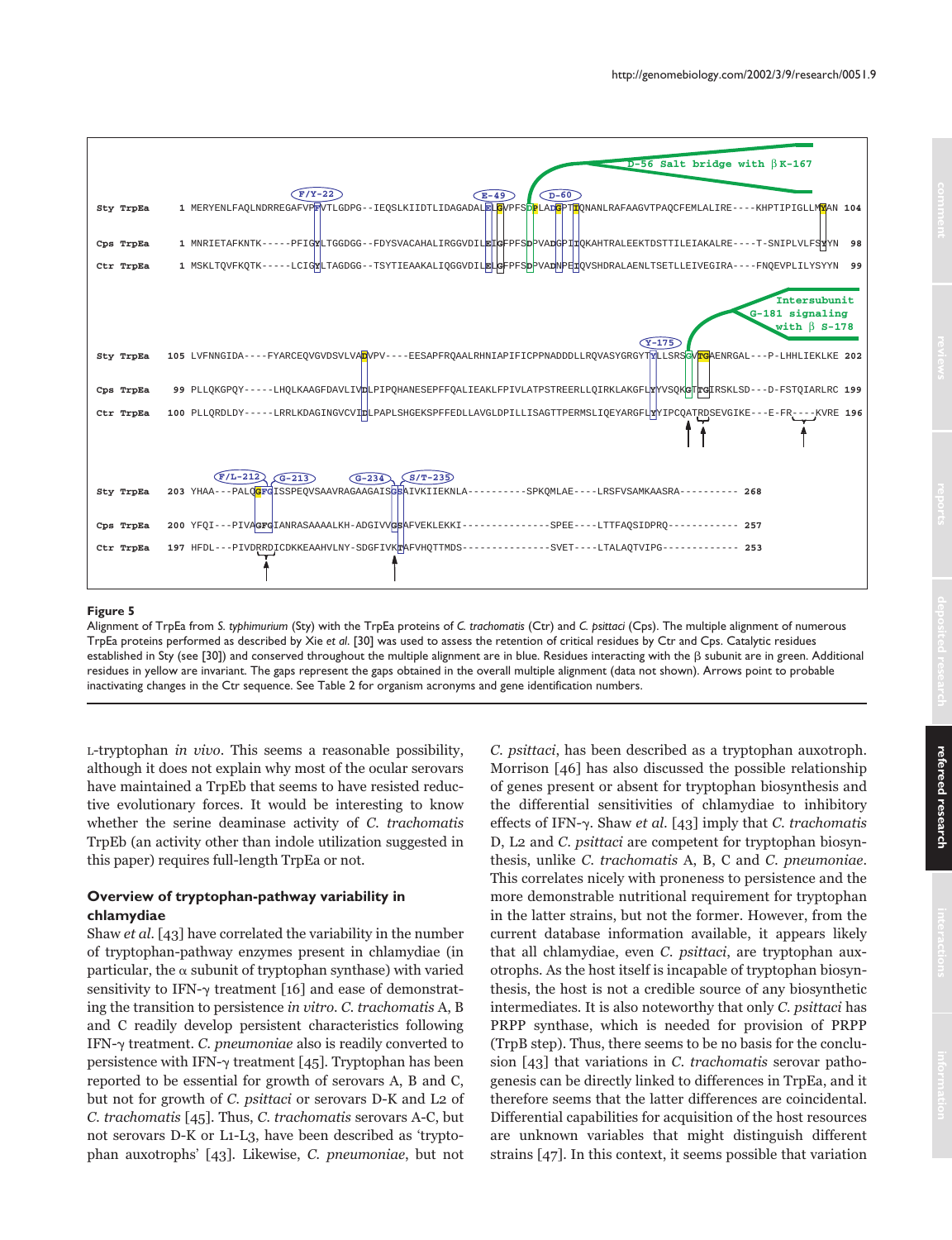## **Table 2**

| Table 2 (continued) |  |
|---------------------|--|
|---------------------|--|

**NCBI GI** number\*

*Saccharomyces cerevisiae* Sce TrpC 6320210 *Arabidopsis thaliana* Ath TrpC 5031254

*Salmonella typhimurium* Sty TrpEa 16765071 *Chlamydia trachomatis D* Ctra TrpEa 15604890

*Salmonella typhimurium* Sty TrpEb 136281 *Chlamydia trachomatis D* Ctra TrpEb 15604889

*Chlamydophila pneumoniae* Cpn-1 15618876

*Chlamydophila pneumoniae* Cpn-2 15618878

*Chlamydia muridarum* Cmu-1 15834824 *Chlamydia muridarum* Cmu-2 15834825 *Chlamydia trachomatis* D Ctr-1 15605552 *Chlamydia trachomatis* D Ctr-2 15605553

*Haemophilus influenzae* Hin-1 16272242 *Haemophilus influenzae* Hin-2 16272424 *Haemophilus influenzae* Hin-3 16272472 *Pasteurella multocida* Pmu-1 15602597 *Pasteurella multocida* Pmu-2 15603057 *Pasteurella multocida* Pmu-3 15602675 *Pasteurella multocida* Pmu-4 15603284 *Vibrio cholerae* Vch-1 15601527 *Vibrio cholerae* Vch-2 15600930 *Escherichia coli* TyrP 16129857 *Escherichia coli* Mtr 16131053 *Escherichia coli* TnaB 16131577 *Yersinia pestis* Ype-1 16121500 *Yersinia pestis* Ype-2 16121568 *Salmonella typhi* Sty-1 16760884 *Salmonella typhi* Sty-2 16762044 *Neisseria meningitidis* Nme 15677855 *Pseudomonas aeruginosa* Pae-1 15600627 *Pseudomonas aeruginosa* Pae-2 15597112 *Pseudomonas aeruginosa* Pae-3 15598961

| Key to sequence identifiers |                 |                | Genes evaluated                                   | Gene-product      | <b>NCB</b> |
|-----------------------------|-----------------|----------------|---------------------------------------------------|-------------------|------------|
| Genes evaluated             | Gene-product    | <b>NCBI GI</b> |                                                   | acronym           | numl       |
|                             | acronym         | number*        | Ferroplasma acidarmanus                           | Fac TrpC          | N/A        |
| $trpC^{\dagger}$            |                 |                | Saccharomyces cerevisiae                          | Sce TrpC          | 6320       |
| Escherichia coli            | Eco TrpC        | 16129223       | Arabidopsis thaliana                              | Ath TrpC          | 5031       |
| Chlamydia trachomatis D     | Ctra TrpC       | 7227938        | $trpEa^{\ddagger}$                                |                   |            |
| Chlamydia muridarum         | Cmu TrpC        | 8163265        | Salmonella typhimurium                            | Sty TrpEa         | 1676       |
| Chlamydophila psittaci      | Cpsi TrpC       | N/A            | Chlamydia trachomatis D                           | Ctra TrpEa        | 1560       |
| Pseudomonas aeruginosa      | Pae TrpC        | 15598309       | Chlamydophila psittaci                            | Cpsi TrpEa        | N/A        |
| Neisseria gonorrhoeae       | Ngo TrpC        | N/A            |                                                   |                   |            |
| Neisseria meningitidis      | Nme TrpC        | 15793859       | trpEb§                                            |                   |            |
| Nitrosomonas europaea       | Neu TrpC        | N/A            | Salmonella typhimurium                            | Sty TrpEb         | 1362       |
| Bordetella pertussis        | Bpe TrpC        | N/A            | Chlamydia trachomatis D                           | Ctra TrpEb        | 1560       |
| Bordetella bronchiseptica   | <b>Bbr TrpC</b> | N/A            | Chlamydia psittaci                                | Cpsi TrpEb1       | N/A        |
| Xylella fastidiosa          | Xfa TrpC        | 15837975       | Chlamydia psittaci                                | Cpsi TrpEb2       | N/A        |
| Thermotoga maritima         | Tma TrpC        | 15642913       |                                                   |                   |            |
| Rhodobacter capsulatus      | Rca TrpC        | N/A            | Homologs of E. coli TyrP, Mtr and TnaB (Figure 7) |                   |            |
| Streptococcus mutans        | Smu TrpC        | N/A            | Chlamydophila psittaci                            | Cpsi              | N/A        |
| Aquifex aeolicus            | Aae TrpC        | 15607040       | Chlamydophila pneumoniae                          | Cpn-1             | 1561       |
| Chlorobium tepidum          | Cte TrpC        | N/A            | <b>CWL029</b>                                     |                   |            |
| Nostoc punctiforme          | Npu TrpC        | N/A            | Chlamydophila pneumoniae<br><b>CWL029</b>         | $Cpn-2$           | 1561       |
| Streptococcus pneumoniae    | Spn TrpC        | 15901642       | Chlamydia muridarum                               | $Cmu-I$           | 1583       |
| Anabaena sp.                | Ana TrpC        | N/A            | Chlamydia muridarum                               | $Cmu-2$           | 1583       |
| Clostridium acetobutylicum  | Cac TrpC        | 15896407       | Chlamydia trachomatis D                           | $C$ tr- $\vert$   | 1560       |
| Rhodopseudomonas palustris  | Rpa TrpC        | N/A            | Chlamydia trachomatis D                           | $Ctr-2$           | 1560       |
| Synechocystis sp.           | Syn TrpC        | 16331130       | Haemophilus ducreyi                               | Hdu-I             | N/A        |
| Haemophilus influenzae      | Hin TrpC        | 16273300       | Haemophilus ducreyi                               | Hdu-2             | N/A        |
| Salmonella typhimurium      | Sty TrpC        | 16765069       | Haemophilus ducreyi                               | Hdu-3             | N/A        |
| Bacillus stearothermophilus | <b>Bst TrpC</b> | N/A            |                                                   |                   | N/A        |
| Yersinia pestis             | Ype TrpC        | 16122433       | Nostoc punctiforme                                | Npu<br>Hin-1      | 1627       |
| Vibrio cholerae             | Vch TrpC        | 15641184       | Haemophilus influenzae                            | $_{\rm Hin-2}$    | 1627       |
| Pasteurella multocida       | Pmu TrpC        | 15602445       | Haemophilus influenzae                            |                   |            |
| Yersinia pseudotuberculosis | Yps TrpC        | N/A            | Haemophilus influenzae                            | $_{\text{Hin-3}}$ | 1627       |
| Deinococcus radiodurans     | Dra TrpC        | 15805163       | Pasteurella multocida                             | Pmu-1             | 1560       |
| <b>Bacillus subtilis</b>    | <b>Bsu TrpC</b> | 421536         | Pasteurella multocida                             | $Pmu-2$           | 1560       |
| Escherichia coli            | Eco TrpC        | 16129223       | Pasteurella multocida                             | Pmu-3             | 1560       |
| Helicobacter pylori         | Hpy TrpC        | 15645893       | Pasteurella multocida                             | Pmu-4             | 1560       |
| Staphylococcus aureus       | Sau TrpC        | 15924361       | Vibrio cholerae                                   | Vch-1             | 1560       |
| <b>Bacillus halodurans</b>  | <b>Bha TrpC</b> | 15614225       | Vibrio cholerae                                   | $Vch-2$           | 1560       |
| Synechococcus sp.           | Ssp. TrpC       | N/A            | Escherichia coli                                  | TyrP              | 1612       |
| Prochlorococcus marinus     | Pma TrpC        | N/A            | Escherichia coli                                  | Mtr               | 1613       |
| Chlamydia trachomatis       | Ctr TrpC        | 15605050       | Escherichia coli                                  | TnaB              | 1613       |
| Chlamydia muridarum         | Cmu TrpC        | 15835220       | Yersinia pestis                                   | Ype-1             | 1612       |
| Corynebacterium diphtheriae | Cdi TrpC        | N/A            | Yersinia pestis                                   | $Ype-2$           | 1612       |
| Methanococcus jannaschii    | Mja TrpC        | 15668627       | Salmonella typhi                                  | Sty-1             | 1676       |
| Pyrococcus furiosus         | Pfu TrpC        | 18978079       | Salmonella typhi                                  | Sty-2             | 1676       |
| Archaeoglobus fulgidus      | Afu TrpC        | 11499194       | Neisseria meningitidis                            | Nme               | 1567       |
| Pyrococcus abyssii          | Pab TrpC        | N/A            | Pseudomonas aeruginosa                            | Pae-1             | 1560       |
| Methanobacterium            | Mth TrpC        | 136346         | Pseudomonas aeruginosa                            | Pae-2             | 1559       |
| thermoautotrophicum         |                 |                | Pseudomonas aeruginosa                            | Pae-3             | 1559       |
| Methanococcus maripaludis   | Mma TrpC        | N/A            | Neisseria gonorrhoeae                             | Ngo               | N/A        |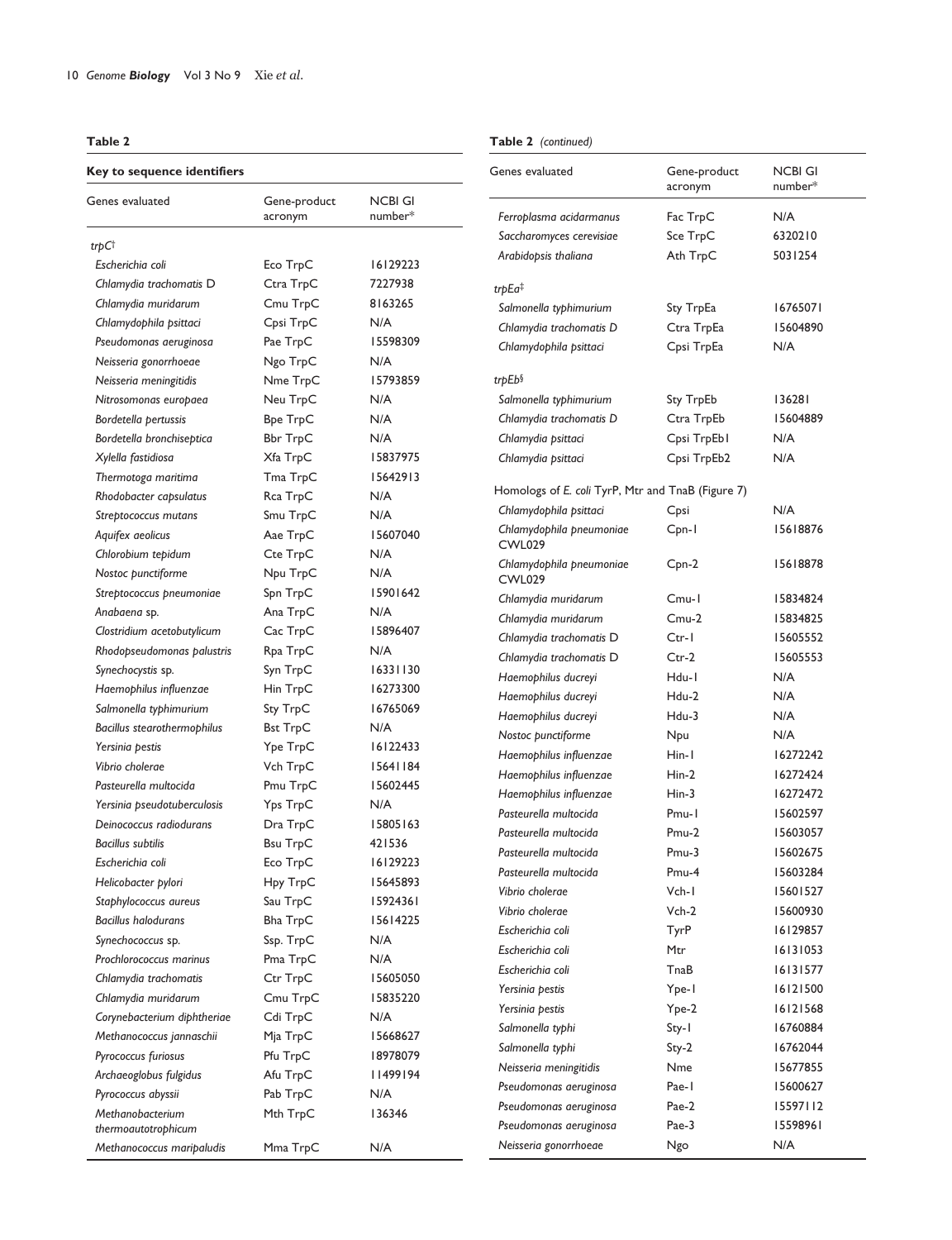| Genes evaluated                                   | Gene-product<br>acronym | NCBI GI<br>number* |
|---------------------------------------------------|-------------------------|--------------------|
| Homologs of E. coli SstT and Pgin SstT (Figure 8) |                         |                    |
| Chlamydia trachomatis (Group A)                   | Ctra                    | gil 15605126       |
| Chlamydia muridarum (Group A)                     | Cmu                     | gil 15835296       |
| Chlamydophila pneumoniae<br>(Group A)             | Cpn                     | gil 15618439       |
| Chlamydia trachomatis (Group B)                   | Ctra                    | gil I 5604951      |
| Chlamydia muridarum (Group B)                     | Cmu                     | gil15835119        |
| Chlamydophila pneumoniae<br>(Group B)             | Cpn                     | gil 15618209       |
| Porphyromonas gingivalis                          | Pgin                    | N/A                |
| Corynebacterium diphtheriae                       | Cdip                    | N/A                |
| Clostridium difficile                             | Cdi                     | N/A                |
| Treponema pallidum                                | Tpa                     | gil 15639544       |
| Vibrio cholerae                                   | Vch                     | gil I 5600807      |
| Pseudomonas aeruginosa                            | Pae                     | gil 15597238       |
| Yersinia pestis                                   | Ype                     | gil16120913        |
| Escherichia coli                                  | Eco                     | gil I 6 I 30984    |
| Yersinia pseudotuberculosis                       | Ype                     | N/A                |
| Campylobacter jejuni                              | Cje                     | gil I 5792422      |
| Haemophilus influenzae                            | <b>Hin</b>              | gil 16273445       |
| Pasteurella multocida                             | Pmu                     | gil 15602756       |
| Neisseria meningitidis                            | Nme                     | gil 15793312       |
| Neisseria gonorrhoeae                             | Ngo                     | N/A                |
| Haemophilus ducreyi                               | Hdu                     | N/A                |
| Enterococcus faecium                              | Efa                     | N/A                |
| Streptococcus pyogenes                            | Spy                     | gil I 5674487      |
| Streptococcus pneumoniae                          | Spn                     | gil I 5903640      |
| Streptococcus equi                                | Seq                     | N/A                |

\*N/A applies to genes not yet included in the NCBI database. **†**Includes in addition to identifiers of the four sequences shown in Figure 4, the sequence identifiers for the sequences used in the multiple alignment that supports the gaps and conserved residues indicated on line 1 of Figure 4. **‡**See [30] for the sequence identifiers used in the multiple alignment which supports the gaps and conserved residues indicated on line 1 of Figure 5. §See [29] for the sequence identifiers used in the multiple alignment which support the gaps and conserved residues indicated on line 1 of Figure 6.

in LifA integrity or copy number could easily explain variation in IFN- $\gamma$  sensitivity and the nutritional requirement for L-tryptophan in vitro.

Except for C. psittaci, we may be seeing different strains in varied states of reductive evolution with respect to what remnants of genes for tryptophan biosynthesis remain. C. pneumoniae and C. trachomatis B lack genes encoding the entire tryptophan pathway. C. trachomatis D possesses trpC, trpEa and trpEb; C. muridarum possesses only trpC; C. trachomatis A and C possess trpEa and trpEb. The truncation of trpEa in C. trachomatis A and C, the likely pseudogene status of trpEa in serovar D, and the absence of trpEa

altogether in serovar B indicates an active ongoing process of reductive evolution.

## **Chlamydial transport of tryptophan, kynurenine and serine**

The chlamydiae are dependent on host cells for a variety of metabolites that are relevant to the host-parasite relationships of tryptophan metabolism. These include kynurenine, serine, ATP and tryptophan itself. Hence, the nature and variability for transport of these compounds should be of considerable interest.

Species of chlamydiae possess one (C. psittaci) or two (C. muridarum, C. trachomatis and C. pneumoniae) homologs of genes encoding the well characterized hydroxy/aromatic amino acid (HAAAP) permease family [48]. Figure 7 presents an unrooted radial tree that shows the chlamydial proteins to comprise a distinct cluster. E. coli Mtr (high-affinity tryptophan permease) and TnaB (lowaffinity tryptophan permease) comprise one distinct group, and E. coli TyrP homologs make up another distinct group. The chlamydial sequences are approximately equidistant from the TyrP/Mtr-TnaB groupings. These chlamydial proteins might be broad-specificity transporters of tryptophan, tyrosine, phenylalanine and perhaps kynurenine as well.

When the Na<sup>+</sup>-coupled serine symporter SdaC from E. coli was used as a query against the chlamydial genomes, TyrP was the top hit (22% identity). This reflects the membership of SdaC proteins in the HAAAP family. An alternative query, the E. coli CycA serine/alanine/glycine transporter, yielded CT216 as the top hit (only 22% identity). E. coli possesses a Na+-coupled serine symporter, SttT, which is regulated by tryptophan [49]. Although this is but one of at least five different transporters for serine in E. coli, sstT encodes the sole serine/threonine transporter in Porphyromonas gingivalis [50]. Species of chlamydiae possess two paralogs of SstT, which were judged to be the most likely genes encoding serine transport. Perhaps one favors serine transport and the other threonine transport. Figure 8 shows an unrooted tree of SstT proteins.

## **The tryptophan repressor**

The presence of *trpR* implies that the tryptophan operon is under repression control by L-tryptophan, and some experimental evidence does indeed show derepression under conditions of tryptophan limitation [43]. Starvation for host-derived L-tryptophan, which is initiated by induction of indoleamine dioxygenase by IFN- $\gamma$ , undoubtedly triggers derepression of the entire tryptophan operon, including the genes encoding PRPP synthase and kynureninase. Kynureninase from C. psittaci is a key linker between the anthranilate-utilizing TrpB enzyme that initiates tryptophan biosynthesis in the parasite and the host kynurenine foramidase that generates kynurenine. In effect a hybrid hostparasite cycle is generated in which a metabolic stream in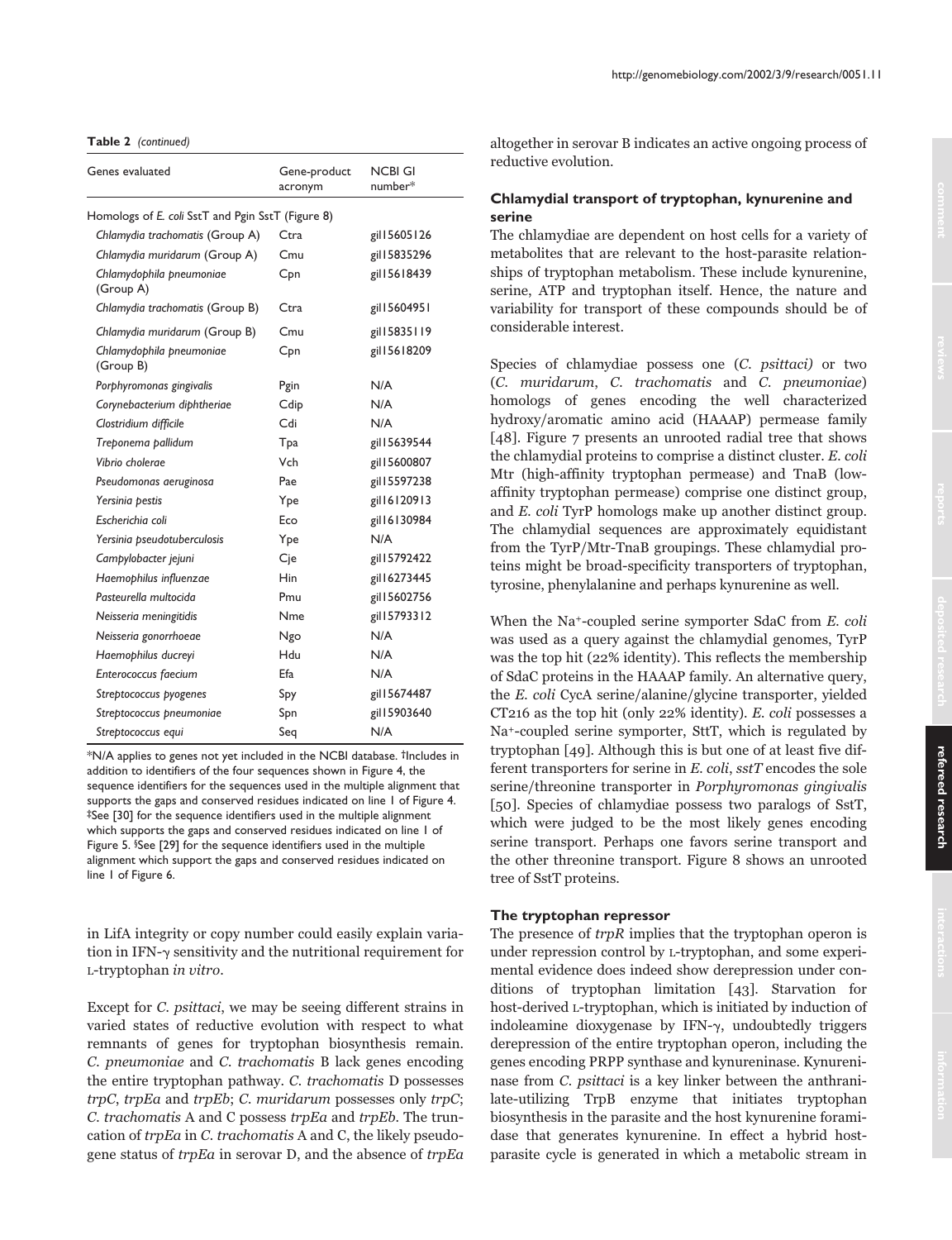

Alignment of TrpEb from *S. typhimurium* (Sty) with the TrpEb proteins from *C. trachomatis* (Ctr) and *C. psittaci* (Cps). Cps TrpEb1 is the paralog within the operon shown in Figure 1. Residues in the Sty sequence that are invariant in an extensive multiple alignment are marked in yellow and near-invariant residues are shaded in gray. Substrate, cofactor and metal-coordinating residues are color-coded as indicated by the key at bottom right. The movable COMM domain that interacts with the  $\alpha$  subunit is marked, as well as residues K167 and S178 (not conserved) which contact the indicated residues of the - subunit. Residues critical for formation of internal salt bridges are also shown. See Xie *et al.* [30] for a detailed analysis. See Table 2 for organism acronyms and gene identification numbers.

the host away from tryptophan is intercepted by a metabolic stream toward tryptophan in C. psittaci.

The thoroughly studied repressor protein that regulates tryptophan biosynthesis in E. coli is of limited phylogenetic distribution. In fact, Xylella fastidiosa, C. trachomatis and C. psittaci are the only organisms outside the enteric lineage known to possess trpR. The GC content of trpR was examined for evidence of possible horizontal transfer. Table 3 lists the GC content of trpR genes, compared to the GC content of the corresponding genomes. The trpR GC content of each organism corresponded relatively well to the genomic GC content, except for X. fastidiosa where trpR exhibited a low

GC content, more similar to that of the chlamydiae or H. influenzae.

#### **Does** *C. psittaci* **have a regulon controlled by** *trpR***?**

In E. coli the trp repressor binds upstream of the trp operon and upstream at the *mtr* transport gene in promoter regions where CTCG or CTAG are important for binding [51]. The  $s$ stT gene of  $E$ . coli is also subject to repression control by tryptophan and a CTCG upstream region has been proposed to be an additional target region for TrpR [49].

As C. psittaci has  $trpR$ , it seems quite possible that the  $trp$ operon,  $s$ stT (for serine transport), and tyrP (for tryptophan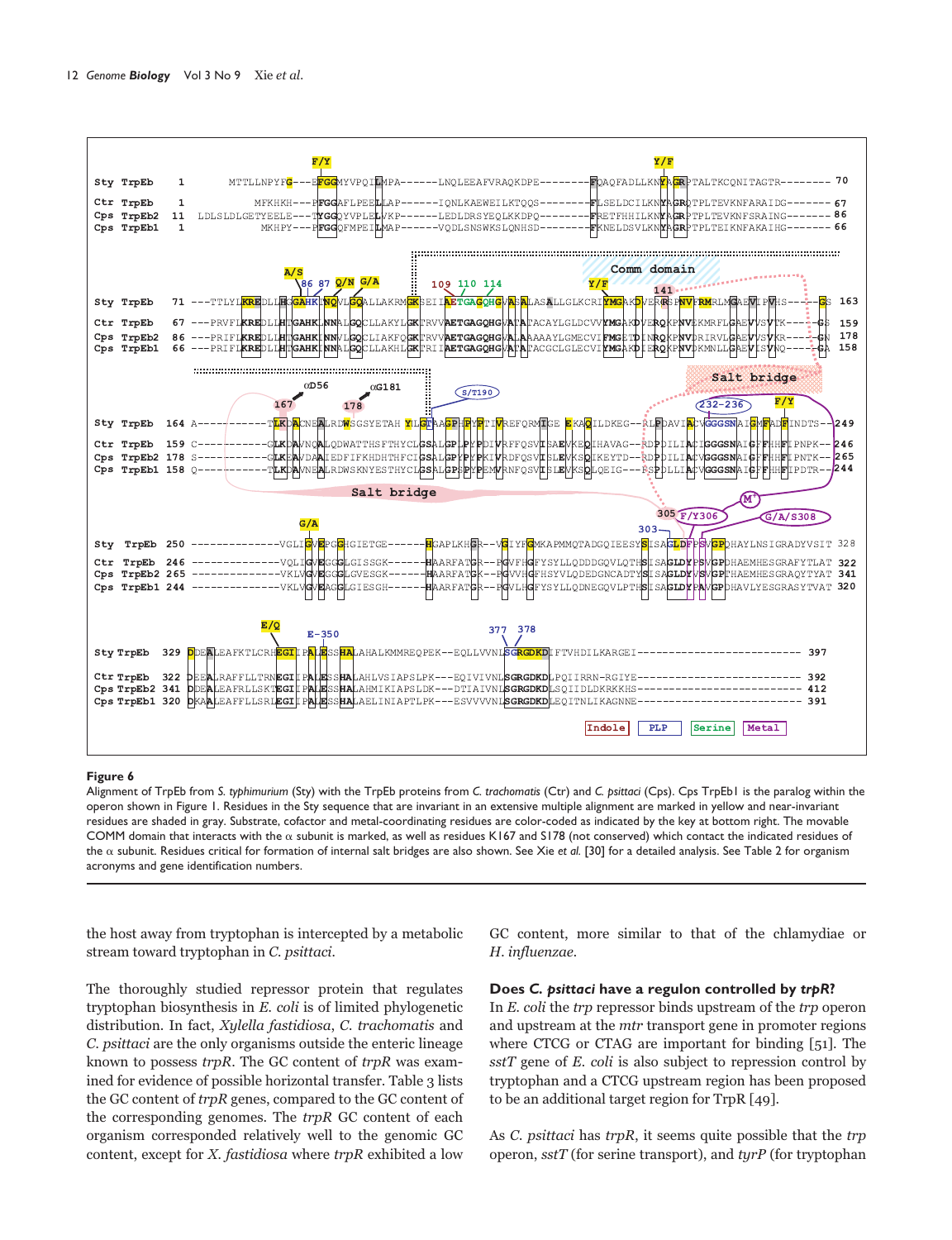#### **Table 3**

**GC content of** *trpR* **genes compared to the GC content of the corresponding genomes**

|                                      | %GC    |      |  |
|--------------------------------------|--------|------|--|
| Organism                             | Genome | trpR |  |
| Chlamydia psittaci                   | 42     | 37   |  |
| Chlamydia trachomatis D              | 42     | 37   |  |
| Escherichia coli                     | 51     | 54   |  |
| Salmonella typhimurium               | 55     | 54   |  |
| Haemophilus influenzae               | 38     | 36   |  |
| Vibrio cholerae                      | 48     | 50   |  |
| Enterobacter aerogenes               | 61     | 58   |  |
| Yersinia pestis                      | 50     | 51   |  |
| Yersinia pseudotuberculosis          | 43     | 50   |  |
| Pasteurella multocida                | 38     | 43   |  |
| Actinobacillus actinomycetemcomitans | 39     | 44   |  |
| Xylella fastidiosa*                  | 54     | 34   |  |
| Enterobacter cloacae                 | 56     | 58   |  |

*\*trpR* from *X. fastidiosa* has been found to be part of a low-GC block of genes, for which there is strong evidence for lateral gene transfer (G.X., C.A.B., N. Keyhani, and R.A.J., unpublished observations).

transport) might comprise a regulon controlled by the trpR repressor. Indeed, CTAG and/or CTCG motifs were found upstream of all these genes in C. psittaci, but the presence of these regions did not exceed random probability sufficiently to justify any concrete assertions. The further use of a computational approach [52] to identify the transcription regulatory pattern was also not illuminating. As chlamydial TrpR proteins are the most divergent of TrpR proteins, the motif pattern for DNA binding may also be divergent.

#### **Conclusions**

Chlamydial parasites appear to respond to host mechanisms for restriction of tryptophan availability with a diversity of strategies, the exact nature of which we still know very little. One strategy utilized by C. muridarum employs a three-copy dose of lifA, which could inhibit cytokine proliferation and decrease IFN- $\gamma$  production by the host (although at least some IFN- $\gamma$  has been shown to be produced in mice infected with C. muridarum [53]). Such a strategy would seem to be consistent with acute infections, which can be a successful mode of pathogenicity in some situations, such as high-density rodent populations. In the case of C. muridarum, the mechanism does not necessarily involve blocking the induction of indoleamine dioxygenase and thereby preventing depletion of host tryptophan, in view of some experimental work with the MoPn/mouse model system. The primary effect of the IFN- $\gamma$ may not be to cause starvation for tryptophan as antichlamydial and anti-proliferative activities of murine IFN- $\gamma$ in mouse cells was not reversible by tryptophan [54]. It has

been concluded in other studies as well [55,56] that hostmediated tryptophan depletion is not an important factor in the MoPn/mouse model system. However, a conflicting conclusion was recently published by Perfettini et al. [57] that the inhibitory effect of IFN- $\gamma$  in mouse cell cultures and genital tracts seems to be due in part to tryptophan depletion (because inhibition was partially reversed by tryptophan). It has been generally observed that in murine systems indoleamine dioxygenase has not been induced by IFN- $\gamma$ under the same experimental conditions that readily induce synthesis of the enzyme in human systems. However, the potential to induce the dioxygenase in murine systems by IFN- $\gamma$  exposure has been demonstrated when nitric oxide production is blocked [41]. Thus, it seems that the key difference between the mouse and human systems might lie in the details that dictate the balance between the cross-regulated pathways of tryptophan and arginine metabolism (see Figure 2). If so, in human systems the balance favors domination by the indoleamine dioxygenase route, whereas in murine systems the nitric oxide route is favored. Many individual factors could influence the balance, including differential sensitivities of NO synthase to inhibition by 3-hydroxyanthranilate or of indoleamine dioxygenase to inhibition by nitric oxide. In addition, unidentified cytokine-mediated mechanisms undoubtedly await elucidation.

In any event, for most chlamydiae the successful implementation of tryptophan depletion by the host is closely tied to chlamydial responses that result in a persistent metabolic state and chronic disease. It would appear that chlamydiae have learned to recognize and exploit tryptophan depletion as an environmental cue that initiates a distinct chain of remodeling biochemistry that promotes long-term viability in a latent state.

It is difficult to guess whether the ability of C. psittaci to scavenge kynurenine as a source of tryptophan is a recent innovation in this lineage, or whether it represents an ancient chlamydial strategy that has been abandoned by other chlamydiae. Perhaps the strategy is linked to the particular tissue tropism of C. psittaci. Because the presence of the tryptophan-pathway enzymes varies so markedly, even between closely related stains, one cannot be certain at this point that the tryptophan-recapture cycle is uniquely characteristic of C. psittaci. It cannot be ruled out that other strains of C. psittaci might lack the cycle, whereas some strains of C. trachomatis or C. pneumoniae not yet sequenced might possess it. Different overall host metabolism and different biochemical environments in various tissues undoubtedly influence the availability of kynurenine (as well as other metabolites such as ATP and serine). Hence, tissue tropism must be a crucial factor. It would be interesting to know whether the tryptophan-recapture cycle is capable of providing abundant tryptophan to the parasite, or whether it might be more subtly geared to provision of barely adequate tryptophan for parasites established in the chronic-infection mode.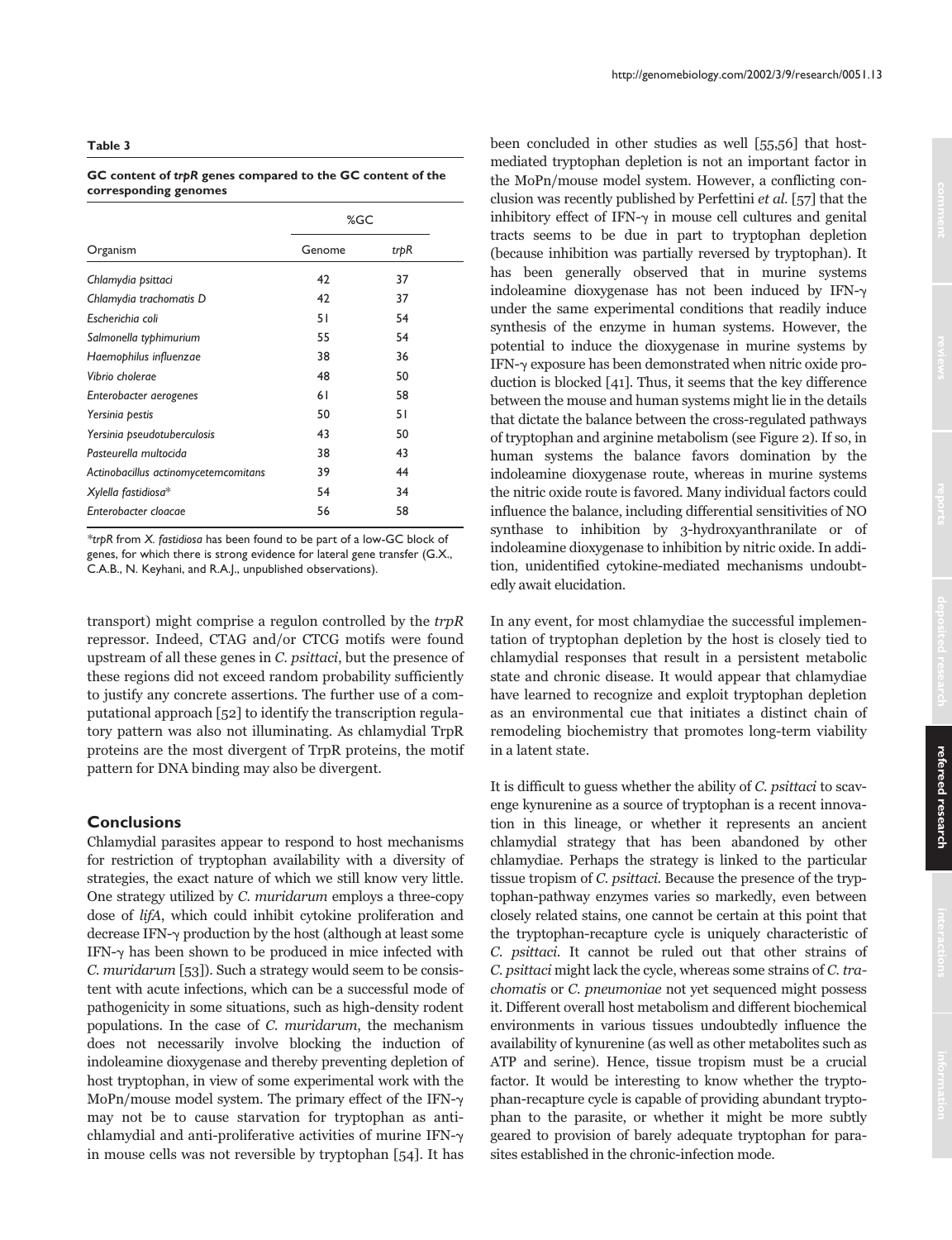

Unrooted phylogenetic tree (radial view) of the TyrP family of transport proteins. A multiple alignment was obtained by input of the indicated sequences into the ClustalW program (version 1.4). Manual alignment adjustments were made with the assistance of the BioEdit multiple alignment tool of Hall [61]. The refined multiple alignment was used as input for generation of a phylogenetic tree using the program packages PHYLIP [62] and PHYLO\_WIN [63]. The neigbor-joining and Fitch programs were used to obtain distance-based trees. The distance matrix was obtained using Protdist with a Dayhoff PAM matrix. The Seqboot and Consense programs were then used to assess the statistical strength of the tree using bootstrap resampling. Neighbor-joining (shown) and Fitch trees yielded similar clusters and arrangement of taxa within them. Bootstrap values of 1,000 per 1,000 iterations (indicated with blue circles) supported the major nodes, one of which contains all of the chlamydial proteins. The experimentally documented *E. coli* proteins TyrP (tyrosine transport), Mtr (high-affinity tryptophan transport) and TraB (low-affinity tryptophan transport) are highlighted in yellow. See Table 2 for organism acronyms and gene identification numbers. In contrast to the two paralogs of *tyrP* present in *C. pneumoniae* CWLO29, as shown, some intra-species variation occurs in that *C. pneumoniae* J138 has only a single *tyrP* gene, and a small hypothetical gene is inserted between the two paralog *tyrP* genes of *C. pneumoniae* AR39.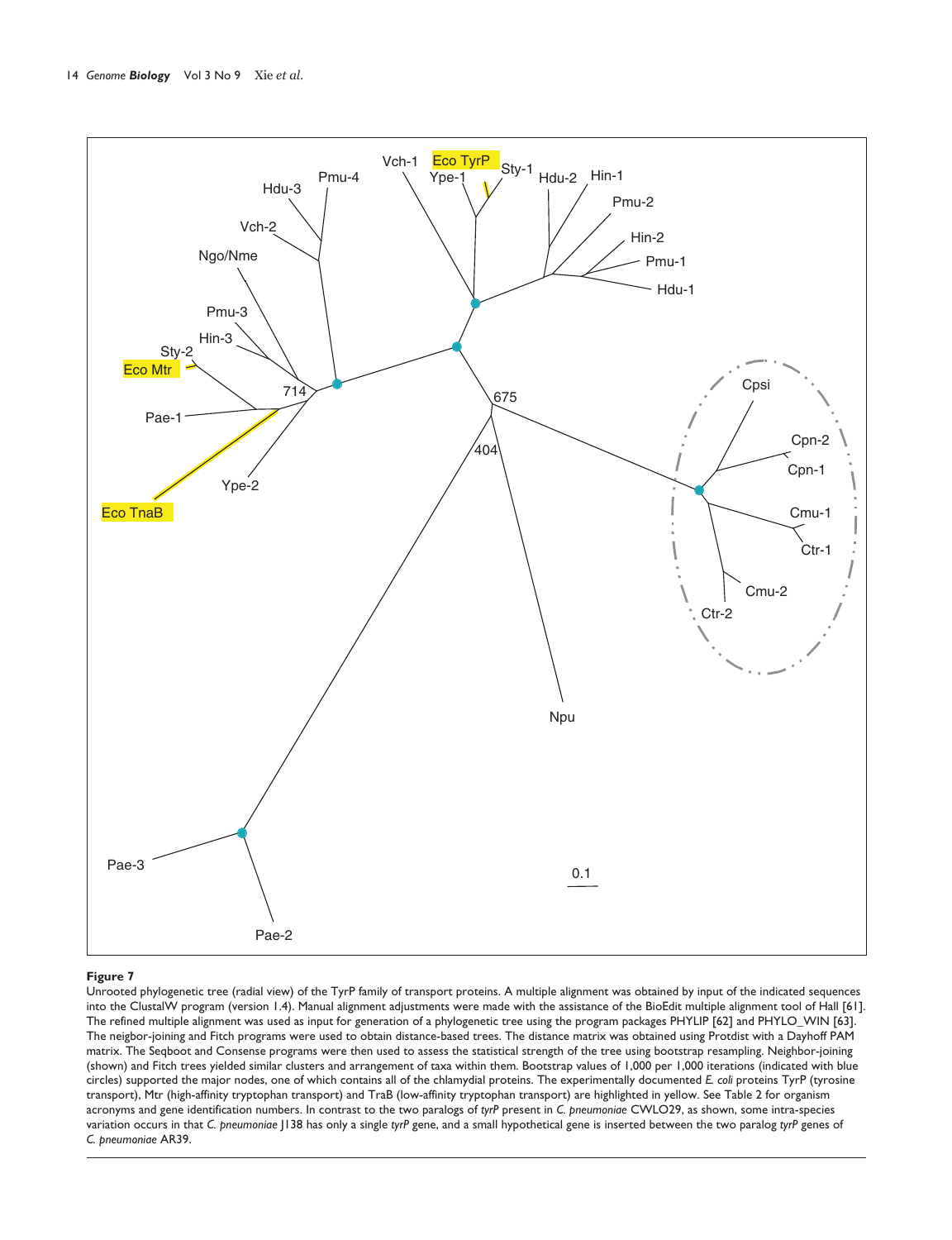

Unrooted phylogenetic tree (radial view) of the SstT family of transport genes. The data analysis was performed as described in the legend for Figure 7. The experimentally documented SstT proteins of serine transport in *E. coli* (Eco) and *Porphyromonas gingivalis* (Pgin) are highlighted in yellow. Bootstrap values at the major node positions are shown, and those nodes supported by 1,000 of 1,000 iterations are denoted with blue circles. See Table 2 for organism acronyms and gene identification numbers.

#### **Acknowledgements**

Preliminary sequence data was obtained from the public website of The Institute for Genomic Research [58].

#### **References**

- 1. Kalman S, Mitchell W, Marathe R, Lammel C, Fan J, Hyman RW, Olinger L, Grimwood J, Davis RW, Stephens RS: **Comparative genomes of** *Chlamydia pneumoniae* **and** *C. trachomatis***.** *Nat Genet* 1999, **21:**385-389.
- 2. Read TD, Brunham RC, Shen C, Gill SR, Heidelberg JF, White O, Hickey EK, Peterson J, Utterback T, Berry K, *et al.*: **Genome sequences of** *Chlamydia trachomatis* **MoPn and** *Chlamydia pneumoniae* **AR39.** *Nucleic Acids Res* 2000, **28:**1397-1406**.**
- 3. Rockey DD, Lenart J, Stephens RS: **Genome sequencing and our understanding of chlamydiae.** *Infect Immun* 2000, **68:**5473-5479.
- 4. Beatty WL, Morrison RP, Byrne GI: **Persistent chlamydiae: from cell culture to a paradigm for chlamydial pathogenesis.** *Microbiol Rev* 1994, **58:**686-699.
- 5. Dreses-Werringloer U, Padubrin I, Jürgens-Saathoff B, Hudson AP, Zeidler H, Köhler L: **Persistence of** *Chlamydia trachomatis* **is induced by ciprofloxacin and ofloxacin i***n vitro***.** *Antimicrob Agents Chemother* 2000, **44:**3288-3297.
- 6. Jones ML, Gaston JSH, Pearce JH: **Induction of abnormal** *Chlamydia trachomatis* **by exposure to interferon- or amino acid deprivation and comparative antigenic analysis.** *Microb Pathogen* 2001, **30:**299-309.
- 7. Harper A, Pogson CI, Jones ML, Pearce JH: **Chlamydial development is adversely affected by minor changes in amino acid**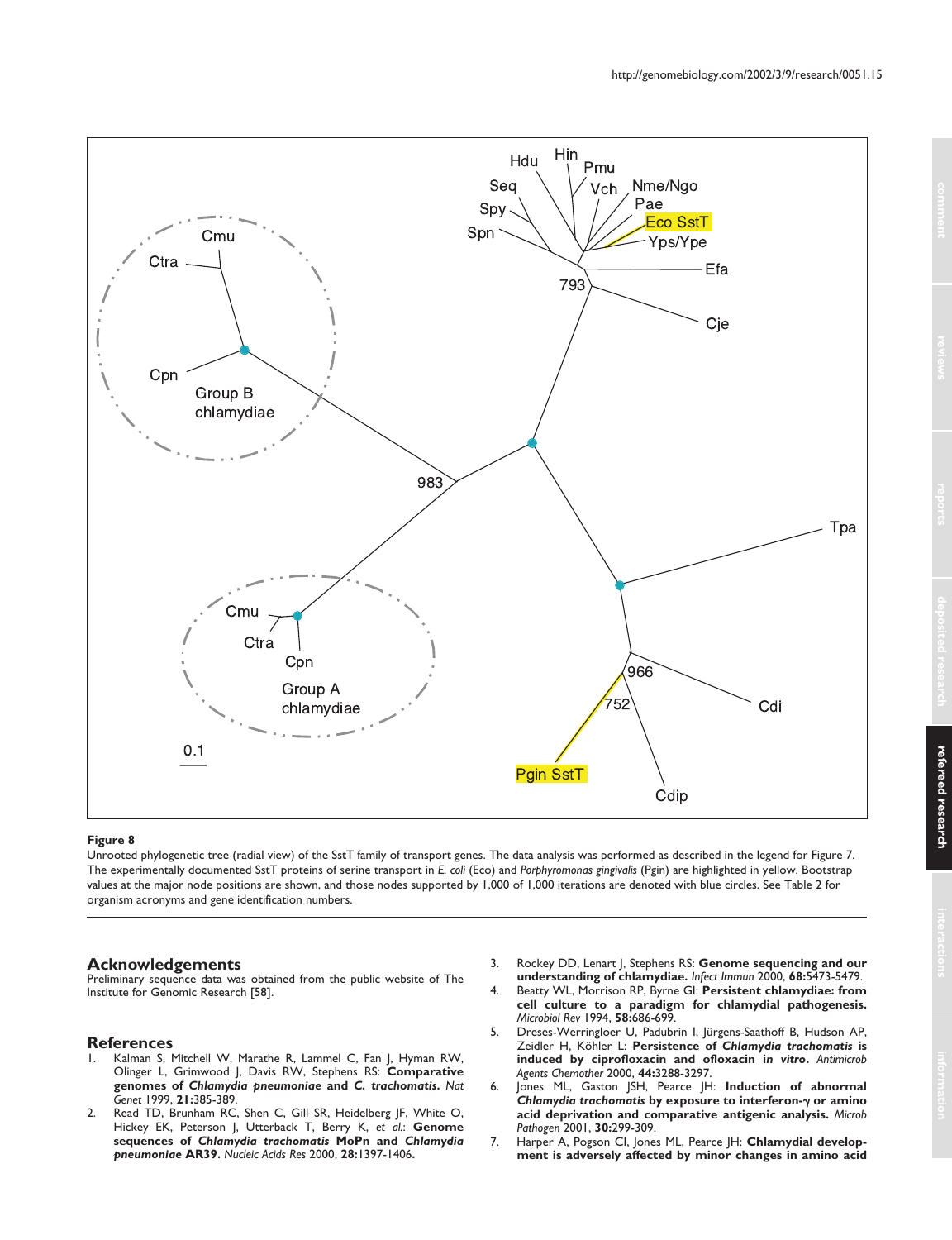**supply, blood plasma amino acid levels, and glucose deprivation.** *Infect Immun* 2000, **68:**1457-1464.

- 8. Taylor-Robinson D, Gilroy CB, Thomas BJ, Keat ACS: **Detection of** *Chlamydia trachomatis* **DNA in joints of reactive arthritis patients by polymerase chain-reaction.** *Lancet* 1992, **340:**81-82.
- 9. Cotter TW, Ramsey KH, Miranpuri GS, Poulsen CE, Byrne: **Dissemination of** *Chlamydia trachomatis* **chronic genital tract infection in gamma interferon gene knockout mice.** *Infect Immun* 1997, **65:**2145-2152.
- 10. Perry LL, Su H, Felilzer K, Messer R, Hughes S, Whitmire W, Caldwell HD: **Differential sensitivity of distinct** *Chlamydia trachomatis* **isolates to IFN--mediated inhibition.** *J Immunol* 1999, **162:**3541-3548.
- 11. Igietseme JU, Ananaba GA, Candal DH, Lyn D, Black CM: **Immune control of chlamydia growth in the human epithelial cell line RT4 involves multiple mechanisms that include nitric oxide induction, tryptophan catabolism and iron deprivation.** *Microbial Immunol* 1998, **42:**617-625.
- 12. Beatty WI, Belanger TA, Desai AA, Morrison RP, Byrne GI: **Tryptophan depletion as a mechanism of gamma interferon-mediated chlamydial persistence.** *Infect Immun* 1994, **62:**3705-3711.
- 13. Byrne GI, Oeyjahhkn LK, Landry GJ: **Induction of tryptophan catabolism is the mechanism for gamma-interferon-mediated inhibition of intracellular** *Chlamydia psittaci* **replication in T24 cells.** *Infect Immun* 1986, **53:**347-351.
- Byrne GI, Lehmann LK, Kirschbaum JG, Borden EC, Lee CM, Brown RR: **Induction of tryptophan degradation** *in vitro* **and** *in vivo***: a gamma interferon-stimulated activity.** *J Interferon Res* 1986, **6:**389-396.
- 15. Taylor MW, Feng GS: **Relationship between interferongamma, indoleamine 2,3-dioxygenase, and tryptophan catabolism.** *FASEB J* 1991, **5:**2516-2522.
- 16. Mehta SJ, Miller RD, Ramirez JA, Summersgill JT: **Inhibition of** *Chlamydia pneumoniae* **replication in HEp-2 cells by interferon-gamma: role of tryptophan catabolism.** *J Infect Dis* 1998, **177:**1326-1331.
- 17. Bertazzo A, Ragazzi E, Biasiolo M, Costa CVL, Allergri G: **Enzyme activities involved in tryptophan metabolism along the kynurenine pathway in rabbits.** *Biochim Biophys Acta* 2001, **1527:**167-175*.*
- 18. Haber R, Bessette D, Hulihan-Giblin B, Durcan MJ, Goldman, D: **Identification of tryptophan 2,3-dioxygenase RNA in rodent brain.** *J Neurochem* 1993, **60:**1159-1162.
- 19. Fleckner J, Rasmussen HH, Justesen J: **Human interferon potently induces the synthesis of a 55-kDa protein (2) highly homologous to rabbit peptide chain release factor and bovine tryptophanyl-tRNA synthetase.** *Proc Natl Acad Sci USA* 2002, **88:**11520-11524.
- 20. Pfefferkorn ER: **Interferon gamma blocks the growth of** *Toxoplasma gondii* **in human fibroblasts by inducing the host cells to degrade tryptophan.** *Proc Natl Acad Sci USA* 1984, **81:**908-912.
- 21. MacKenzie CR, Langen R, Takikawa O, Daubener W: **Inhibition of indoleamine 2,3-dioxygenase in human macrophages inhibits interferon--induced bacteriostasis but does not abrogate toxoplasmastasis.** *Eur J Immunol* 1999, **29:**3254-3261.
- 22. Kudo, Y, Boyd CAR, Sargent IL, Redman CWG: **Tryptophan degradation by human placental indoleamine 2,3-dioxygenase regulates lymphocyte proliferation.** *J Physiol* 2001, **535:**207-215.
- 23. Munn DH, Zou M, Attwood JT, Bondarev I, Conway SJ, Marshall B, Brown C, Mellor AL: **Prevention of allogeneic fetal rejection by tryptophan catabolism.** *Science* 1998, **281:**1191-1193.
- 24. Widner B, Ledochowski M, Fuchs D: **Interferon-gamma-induced tryptophan degradation: neuropsychiatric and immunological consequences.** *Curr Drug Metab* 2000, **1:**193-204.
- 25. Klapproth J-M, Scaletsky IC, McNamara BP, Lai L-C, Malstrom C, James SP, Donnenberg MS: **A large toxin from pathogenic** *Escherichia coli* **strains that inhibits lymphocyte activation.** *Infect Immun* 2000, **68:**2148-2155.
- 26. Entrican G, Brown J, Graham S: **Cytokines and the protective host immune response to** *Chlamydia psittaci***.** *Comp Immun Microbiol Infect Dis* 1998, **21:**15-26.
- 27. Shemer Y, Sarov I: **Inhibition of growth of** *Chlamydia trachomatis* **by human gamma interferon.** *Infect Immun* 1985, **48:**592-596.
- 28. Brown J, Howie SEM, Entrican G: **A role for tryptophan in immune control of chlamydial abortion in sheep.** *Vet Immunol Immunopath* 2001, **82:**107-119.
- 29. Belland RJ, Scidmore MA, Crane DD, Hogan DM, Whitmire W, McClarty G, Caldwell HD: *Chlamydia trachomatis* **cytotoxicity associated with complete and partial cytotoxin genes.** *Proc Natl Acad Sci USA* 2001, **98:**13984-13989.
- 30. Xie G, Forst C, Bonner C, Jensen RA: **Significance of two distinct types of tryptophan synthase beta chain in Bacteria, Archaea and higher plants.** *Genome Biol* 2001, **3:**research0004.1- 0004.13.
- 31. Ilife-Lee ER, McClarty G: **Regulation of carbon metabolism in** *Chlamydia trachomatis***.** *Mol Microbiol* 2000, **38:**20-30.
- 32. Moroni F: **Tryptophan metabolism and brain function: focus on kynurenine and other indole metabolites.** *Eur J Pharmacol* 1999, **375:**87-100.
- 33. MacKenzie CR, Willberg CB, Däubener W: **Inhibition of group B streptococcal growth by IFN gamma-activated human glioblastoma cells.** *J Neuroimmunol* 1998, **89:**191-197.
- 34. Saito K, Crowley JS, Markey SP, Heyes MP: **A mechanism for increased quinolinic acid formation following acute systemic immune stimulation.** *J Biol Chem* 1993, **268:**15496-15503.
- 35. Chiarugi A, Rapizzi E, Moroni F, Moroni F: **The kynurenine metabolic pathway in the eye: studies on 3-hydroxykynurenine, a putative cataractogenic compound.** *FEBS Lett* 1999, **453:**197- 200.
- 36. Bender, DA: **The kynurenine pathway of tryptophan metabolism.** In *Quinolinic Acid and the Kynurenines.* Edited by Stone TW. New York: CRC Press; 1989: 3-38.
- 37. Toma S, Nakamura M, Tone S, Okuno E, Kido R, Breten J, Avanzi N, Cozzi L, Speciale C, Mostardini M, *et al.*: **Cloning and recombinant expression of rat and human kynureninase.** *FEBS Lett* 1997, **408:**5-10.
- 38. Koushik SV, Sundararju B, McGraw RA, Phillips RS: **Cloning, sequence, and expression of kynureninase from** *Pseudomonas fluorescens*. *Arch Biochem Biophys* 1997, **344:**301- 308.
- 39. Sekkaï D, Guittet O, Lemaire G, Tenu J-P, Lepoivre M: **Inhibition of nitric oxide synthase expression and activity in macrophages by 3-hydroxyanthranilic acid, a tryptophan metabolite.** *Arch Biochem Biophys* 1997, **340:**117-123.
- 40. Grant RS, Passey R, Matanovic G, Smythe G, Kapoor V: **Evidence for increased** *de novo* **synthesis of NAD in immune-activated RAW264.7 macrophages: a self-protective mechanism?** *Arch Biochem Biophys* 1999, **372:**1-7.
- 41. Thomas SR, Mohr D, Stocker R: **Nitric oxide inhibits indoleamine 2,3-dioxygenase activity in interferon-gamma primed mononuclear phagocytes.** *J Biol Chem* 1994, **269:**14457- 14464.
- 42. Werner-Felmayer G, Werner ER, Fuchs D, Hausen A, Reibnegger G, Wachter H: **Characteristics of interferon induced tryptophan metabolism in human cells** *in vitro***.** *Biochim Biophys Acta* 1989, **1012:**140-147.
- 43. Shaw AC, Christiansen G, Roepstorff P, Birkelund S: **Genetic differences in the** *Chlamydia trachomatis* **tryptophan synthase alpha-subunit can explain variations in serovar pathogenesis.** *Microbes Infect* 2000, **2:**581-592.
- 44. Fehlner-Gardiner C, Roshick C, Carlson JH, Hughes S, Belland RJ, Caldwell HD, McClarty G: **Molecular basis defining human** *Chlamydia trachomatis* **tissue tropism: a possible role for tryptophan synthase.** *J Biol Chem* 2002, **277:**26893-26903.
- 45. Kuo CC, Grayston T: **Amino acid requirements for growth of** *Chlamydia pneumoniae* **in cell cultures: growth enhancement by lysine or methionine depletion.** *J Clin Microbiol* 1990, **28:**1098-1100.
- 46. Morrison RP: **Differential sensitivities of** *Chlamydia trachomatis* **strains to inhibitory effects of gamma interferon.** *Infect Immun* 2000, **68:**6038-6040.
- Kane CD, Vena RM, Ouellette SP, Byrne Gl: Intracellular trypto**phan pool sizes may account for differences in gamma interferon-mediated inhibition and persistence of chlamydial growth in polarized and nonpolarized cells.** *Infect Immun* 1999, **67:**1666-1671.
- 48. Saier MHJ: **Families of transmembrane transporters selective for amino acids and their derivatives.** *Microbiology* 2000, **146:**1775-1795.
- 49. Ogawa W, Kim Y-M, Mizushima T, Tsuchiya T: **Cloning and expression of the gene for the Na+-coupled serine transporter from** *Escherichia coli* **and characteristics of the transporter.** *J Bacteriol* 1998, **180:**6749-6752.